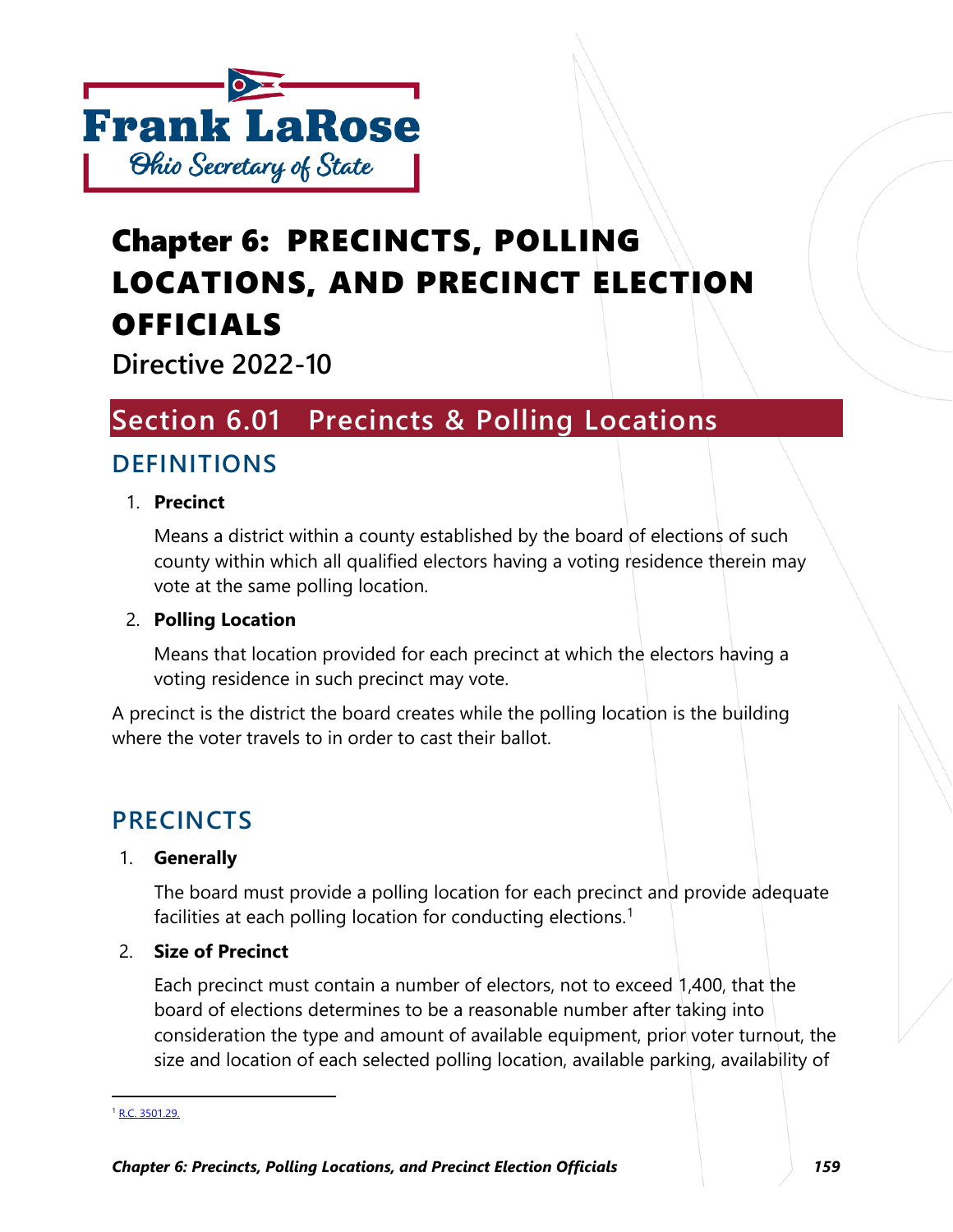an adequate number of precinct election officials and handicap accessibility and other accessibility to the polling location.<sup>[2](#page-1-0)</sup>

### 3. **Drawing Precinct Lines**

The board may divide any portion of a political subdivision located within its county into precincts and may establish, define, divide, rearrange, and combine the several election precincts within its county. Precincts must be drawn along census block lines.<sup>[3](#page-1-1)</sup>

### 4. **Waiver of Census Block Restrictions**

However, the board may apply in writing to the Secretary of State for a waiver of the census block requirement if drawing precinct boundaries by census blocks is not feasible because:

- a. Physical boundaries or residential development practices exist that would cause unusual hardship for voters, or
- b. A precinct would contain more than 1,400 voters.,
- c. Any waiver request must explain in the fullest detail possible why the waiver is needed for a particular block. Additionally, the board's waiver request must include the appropriate map showing the relevant, existing (and proposed, if changed) precinct and census block boundaries.[4](#page-1-2)

### 5. **Separate Precinct Required for Disabled Soldiers**

The lands used for a state or national home for disabled soldiers must constitute a separate election precinct and, if necessary, may be divided and rearranged within such limits as other precincts are arranged and divided.<sup>[5](#page-1-3)</sup>

### 6. **Combining/Moving Precincts**

### a. **Generally**

The board may change the location of the polling location for each precinct when it is necessary to maintain the requirements as to the number of voters in a precinct and to provide for the convenience of the voters and the proper conduct of elections.<sup>[6](#page-1-4)</sup>

<span id="page-1-1"></span><span id="page-1-0"></span><sup>2</sup> [R.C. 3501.18.](http://codes.ohio.gov/orc/3501.18)

 $\overline{3501.18}$ .

<span id="page-1-2"></span><sup>3501.18;</sup> [R.C. 3501.29.](http://codes.ohio.gov/orc/3501.29) 3501.20

<span id="page-1-4"></span><span id="page-1-3"></span><sup>8 3501.18</sup>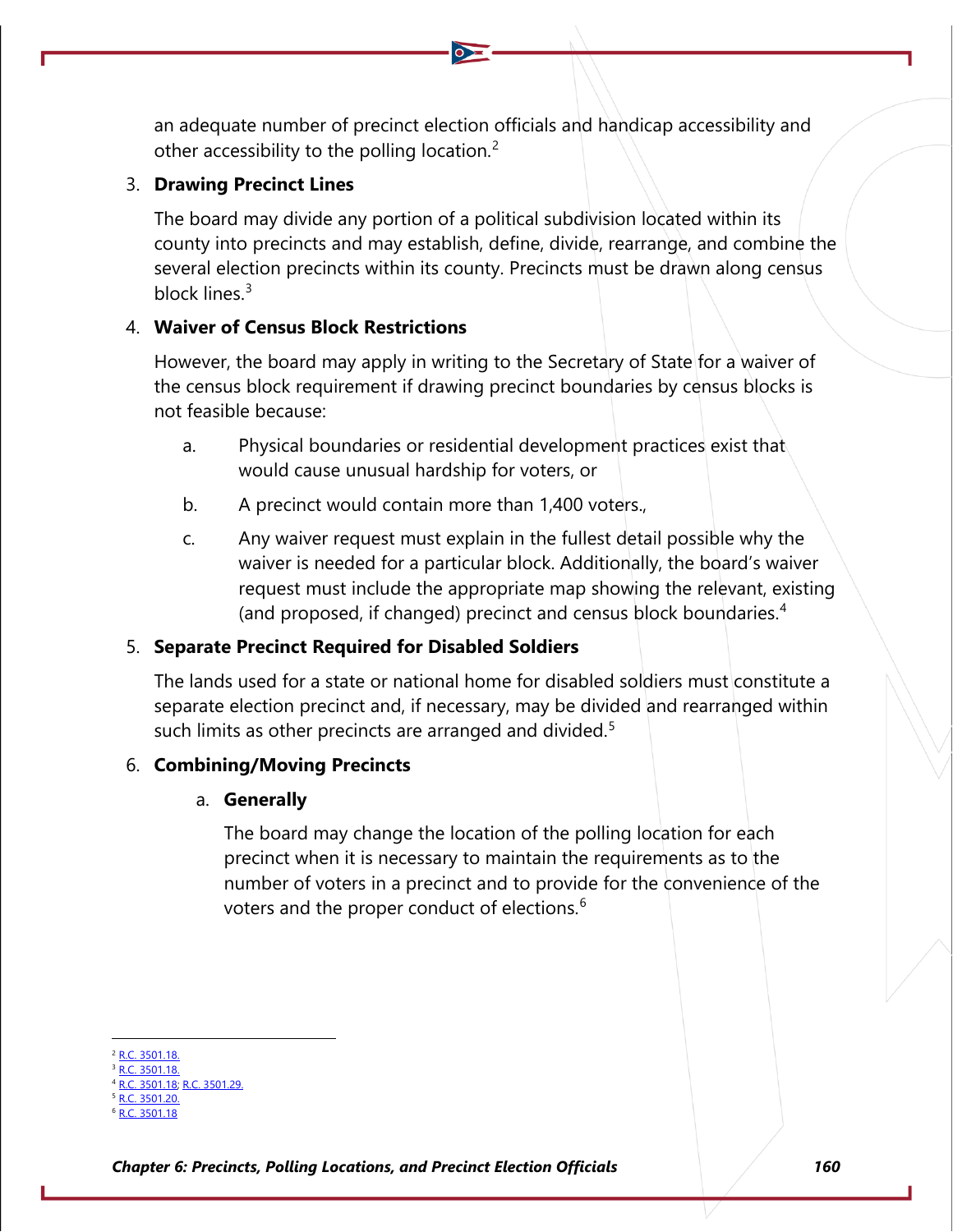#### b. **Exceptions**

A board cannot change the number of precincts or the precinct boundaries during the 25 days immediately preceding a primary or general election, nor between January 1 and the day on which the members of a county central committee of a political party are elected.<sup>[7](#page-2-0)</sup>

#### c. **Written Notice to Electors and the Secretary of State**

When the board deems it necessary to change, divide, or combine any precinct, or to relocate a polling location, it must, prior to the next election, notify each of the registrants in the precinct of such change by mail. $8$ 

When the board changes the boundaries of any precinct, it shall notify the Secretary of State of the change not later than 45 days after making the change.

#### d. **Restrictions on Changes**

If the board changes the boundaries of a precinct after the filing of a local option election petition pursuant to [R.C. 4301.32](http://codes.ohio.gov/orc/4301.32) to [R.C. 4301.41,](http://codes.ohio.gov/orc/4301.41) [R.C.](http://codes.ohio.gov/orc/4303.29)  [4303.29,](http://codes.ohio.gov/orc/4303.29) or [R.C. 4305.14](http://codes.ohio.gov/orc/4305.14) that calls for a local option election to be held in that precinct, the local option election shall be held in the area that constituted the precinct at the time the local option petition was filed, regardless of the change in the boundaries. If the board moves forward with the changes then the result is a split precinct. The Secretary of State's Office discourages boards from making changes until after the elections when this situation occurs.

## **POLLING LOCATIONS**

#### 1. **Public Buildings**

The board must utilize for polling locations, in so far as practicable, rooms in public schools and other buildings supported by tax dollars. Upon the board's application, the authority that has the control of any building or grounds supported by taxation under the laws of Ohio must make available the necessary space for the purpose of holding elections and adequate space for the storage of voting machines, without charge. A *reasonable* amount of money may be paid for necessary janitorial service.<sup>[9](#page-2-2)</sup>

<span id="page-2-0"></span>R.C. 3501.18

<sup>8</sup> [R.C. 3501.21.](http://codes.ohio.gov/orc/3501.21)

<span id="page-2-2"></span><span id="page-2-1"></span> $2.3501.29$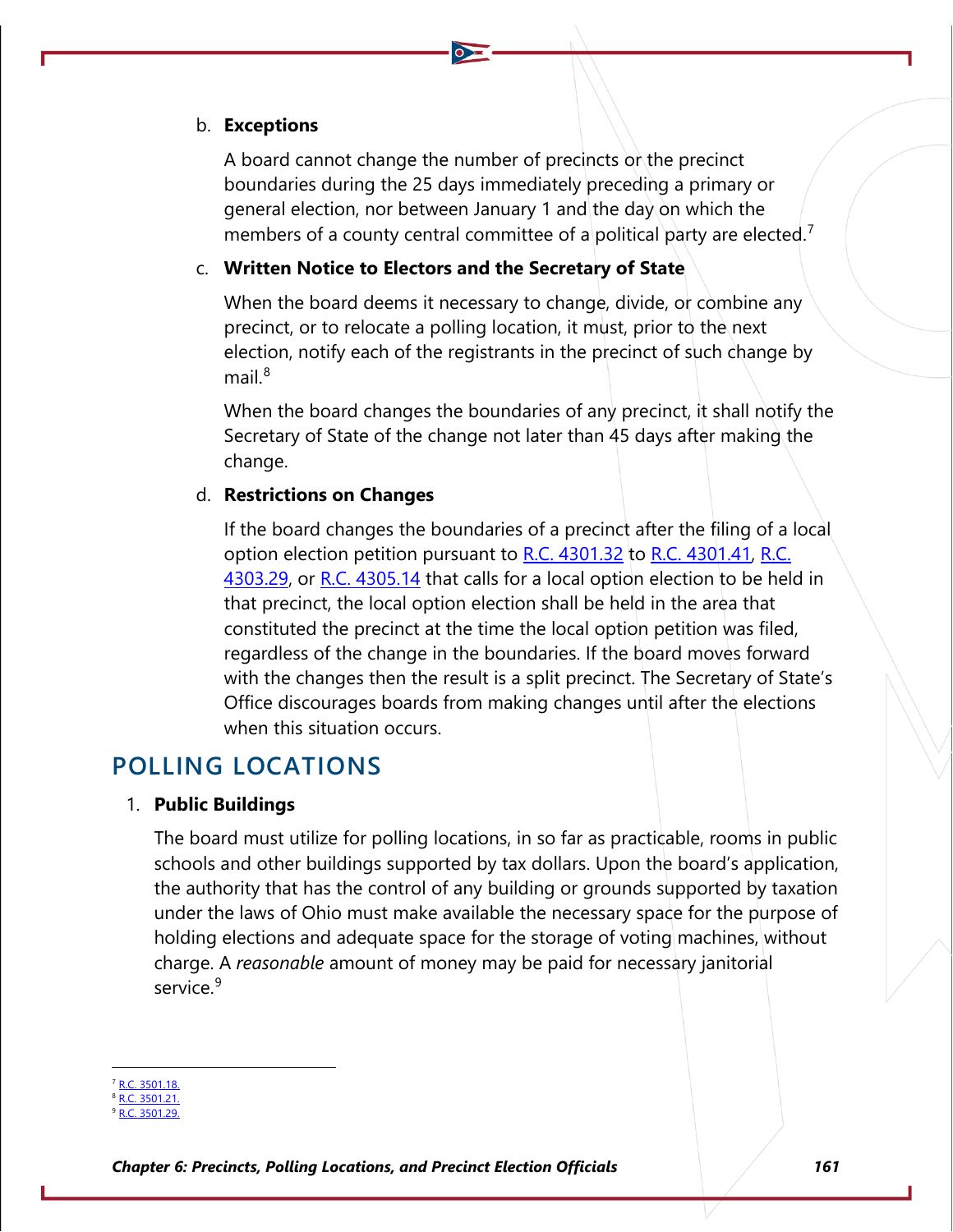#### 2. **Private Buildings; Rental; Insurance**

When polling locations are established in private buildings, the board may pay a reasonable rental therefore. It also may pay the cost of liability insurance covering the premises when used for election purposes, or the board may purchase a single liability policy covering the board and the owners of the premises when used for election purposes.<sup>[10](#page-3-0)</sup>

### 3. **Removable Buildings**

When removable buildings are supplied by the board, they shall be constructed under the contract awarded to the lowest and best bidder, and the board must observe all ordinances and regulations in effect regarding accessibility and safety. The board shall remove all such buildings from streets and other public places within 30 days after an election, unless another election is to be held there within 90 days. $11$ 

## **ACCESSIBILITY**

All county boards of elections are required by both state and federal law to provide polling locations that are accessible to people with disabilities. People with disabilities must have the opportunity to vote privately and independently just as any other voter in the state of Ohio. All county boards of elections must verify before each election that their polling locations are accessible, including having the appropriate accessible parking for voters with disabilities.

The Americans with Disabilities Act ("ADA") was enacted by Congress on July 26, 1990, creating standards for accessibility, including voting locations. The Help America Vote Act of 2002 authorized federal appropriations to the states to ensure that "polling locations, including the path of travel, entrances, exits, and voting areas of each polling facility, [are] accessible to individuals with disabilities, including the blind and visually impaired, in a manner that provides the same opportunity for access and participation (including privacy and independence) as for other voters."[12](#page-3-2)

Additionally, Ohio law requires county boards of elections to ensure that polling locations:

- $\Box$  Are free from barriers that would interfere with a handicapped person entering or exiting;
- $\Box$  Have sufficient handicapped parking spaces;

<span id="page-3-0"></span>R.C. 3501.29

 $11$  [R.C. 3501.29\(A\).](http://codes.ohio.gov/orc/3501.29)

<span id="page-3-2"></span><span id="page-3-1"></span><sup>&</sup>lt;sup>12</sup> Help America Vote Act (2002), Sec. 261.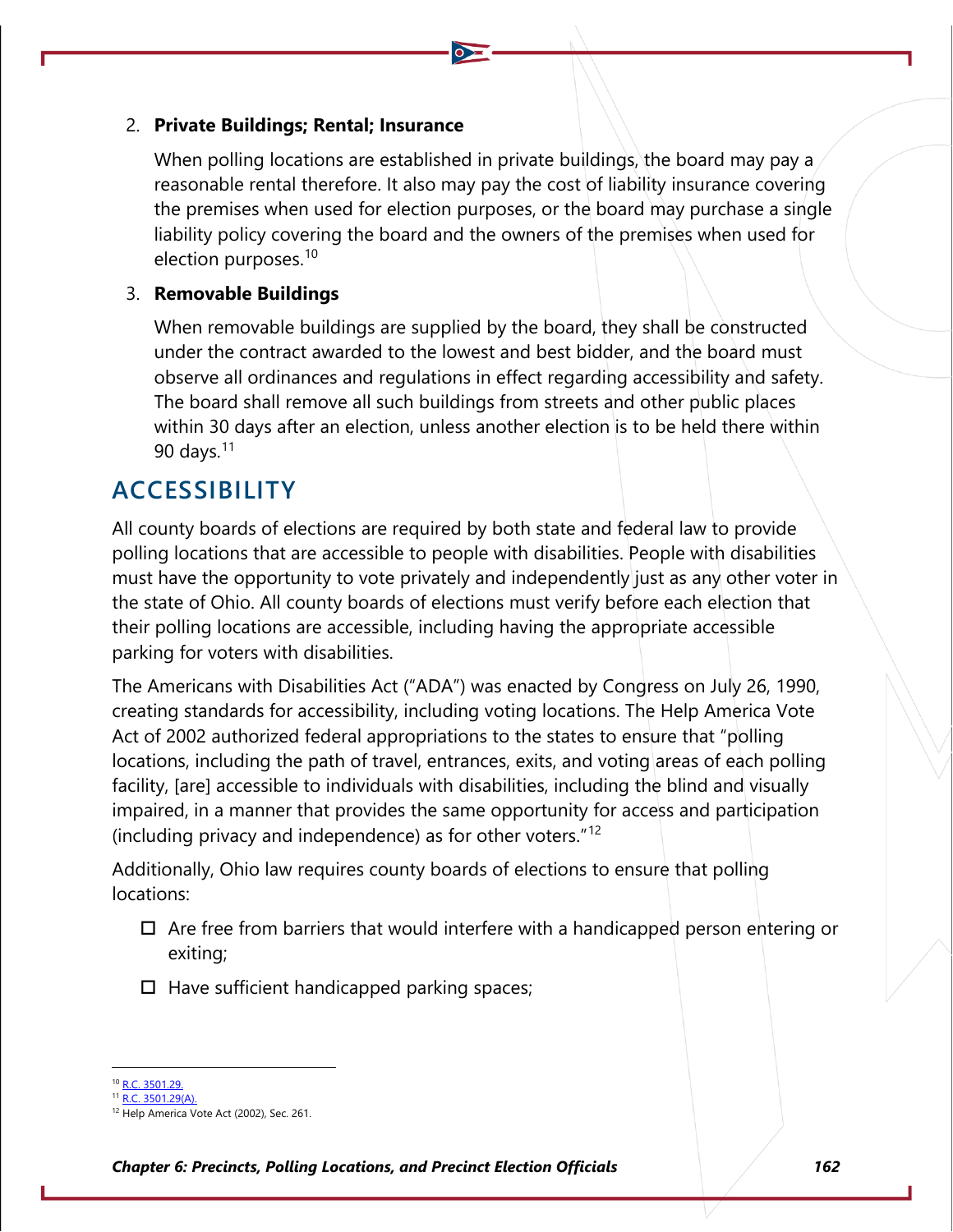- $\Box$  Have level entrances or non-skid ramps that meet state law and ADA requirements; and
- $\Box$  Have doorways that are a minimum of 32 inches wide.<sup>[13](#page-4-0)</sup>

To determine if a polling location is free of barriers to access by people with disabilities and in compliance with federal and state law, county boards of elections must always use the most recent version of the Secretary of State's Polling Location Accessibility Checklist and Accessible Parking Guide to evaluate every polling location in its county upon selection of that location as a polling location. Whenever a revised checklist is published by the Secretary of State's Office, all polling locations should be re-evaluated using that checklist prior to the next regular general election.

All county boards of elections must maintain a file of its completed checklists and must develop an internal procedure for periodic review of all voting locations to confirm accessibility or the necessity for appropriate remediation strategies. All polling locations should be reviewed for accessibility at least once every two calendar years if not more frequently. In developing its file of completed checklists, boards of elections are encouraged to consider the Presidential Commission on Elections Administration's recommendation that local election officials also "maintain a diagram of every polling location to include at a minimum: room dimensions, location of power outlets, the proposed positioning of voting and voter processing equipment, the entry and exit routes, and signs required by the Americans with Disabilities Act."[14](#page-4-1)

The Secretary of State's ADA Coordinator and Regional Liaisons are available to assist county boards of elections with developing polling location assessment strategies. The United States Election Assistance Commission has also published a Quick Start Management Guide for Accessibility that many boards of elections may find helpful.

A board can use the Automated Accessibility Checklist Program to conduct its assessment. The Program is a software application that can be loaded onto a tablet device. It allows a user to complete the survey onsite using a tablet device to enter results and measurements and upload photographs.

If a county finds that a polling location is not accessible, action must be taken to ensure compliance. Such action may include:

1. Notifying the owners of the facility of the problem(s) causing the inaccessibility of that facility in an effort to coordinate a permanent remediation of the accessibility challenge;

<sup>13</sup> [R.C. 3501.29\(B\).](http://codes.ohio.gov/orc/3501.29)

<span id="page-4-1"></span><span id="page-4-0"></span><sup>&</sup>lt;sup>14</sup> The American Voting Experience; Report and Recommendations of the Presidential Commission on Election Administration (January, 2014), Page 33.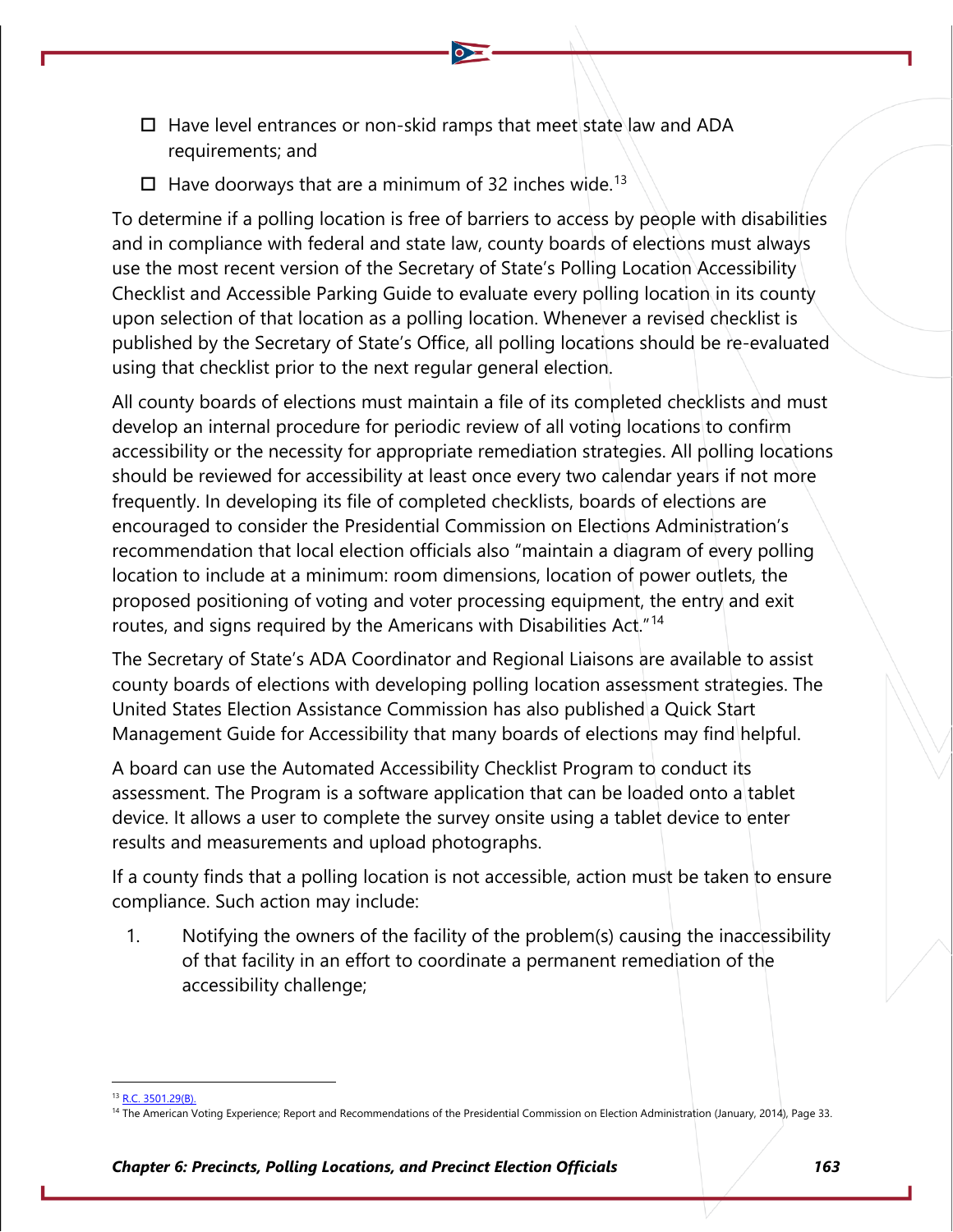- 2. Purchasing equipment to temporarily mitigate the inaccessibility of that facility for voters with disabilities and ensure that this equipment is in place and achieving its purpose on Election Day; or
- 3. Finding another facility, as may be permitted by law,  $15$  that meets the requirements of accessibility for use as a voting location.

Accessibility of a polling location to voters with disabilities applies equally to "offices and rooms" established pursuant to [R.C. 3501.10,](http://codes.ohio.gov/orc/3501.10) including the office of the board of elections.

## **VERIFICATION OF ACCESSIBLE POLLING LOCATIONS**

Before the day of an election, the director of the board of elections of each county must sign a statement verifying that each polling location that will be used in that county at that election meets the requirements of <u>R.C. 3501.29(B)(1)(b)</u>.<sup>[16](#page-5-1)</sup> Secretary of State Form  $16$  must be signed by the director and the deputy director or, if a board of elections does not have a deputy director, by the chairperson of the board.

Additionally, the director and deputy director (or chairperson when the board of elections does not have a deputy director) of a board of elections must file a signed statement [\(Form 17\)](https://www.ohiosos.gov/globalassets/elections/forms/17.pdf) before each election to verify that each polling location is in compliance with federal and state laws governing general polling location accessibility.

## **OUTSIDE THE POLLING LOCATION**

Travel the route from the accessible parking space(s), through the accessible entrance, and all the way inside the polling location to make sure there are no barriers for people with disabilities.

Specifically, check for the following issues:

- 1. Directional signs are posted guiding voters to the nearest accessible entrance to the polling location;
- 2. If equipment is provided by the board of elections to temporarily mitigate any barrier (e.g. temporary parking sign(s), cones for designated parking space(s), ramp(s), etc.) check that it is properly set it up, if required by your board of elections; and
- 3. If an alternate/separate entrance is being used specifically for accessibility, ensure that it is unlocked.

If the precinct election official finds that accessibility is lacking, they should notify the board of elections and be alert that voters with disabilities may need additional

<span id="page-5-1"></span><span id="page-5-0"></span><sup>&</sup>lt;sup>15</sup> When a board of elections considers if necessary to relocate a polling location, it must notify by mail prior to the next election, each of the registered voters in the precinct[. R.C. 3501.21.](http://codes.ohio.gov/orc/3501.21) <sup>6</sup> [R.C. 3501.29\(E\).](http://codes.ohio.gov/orc/3501.29)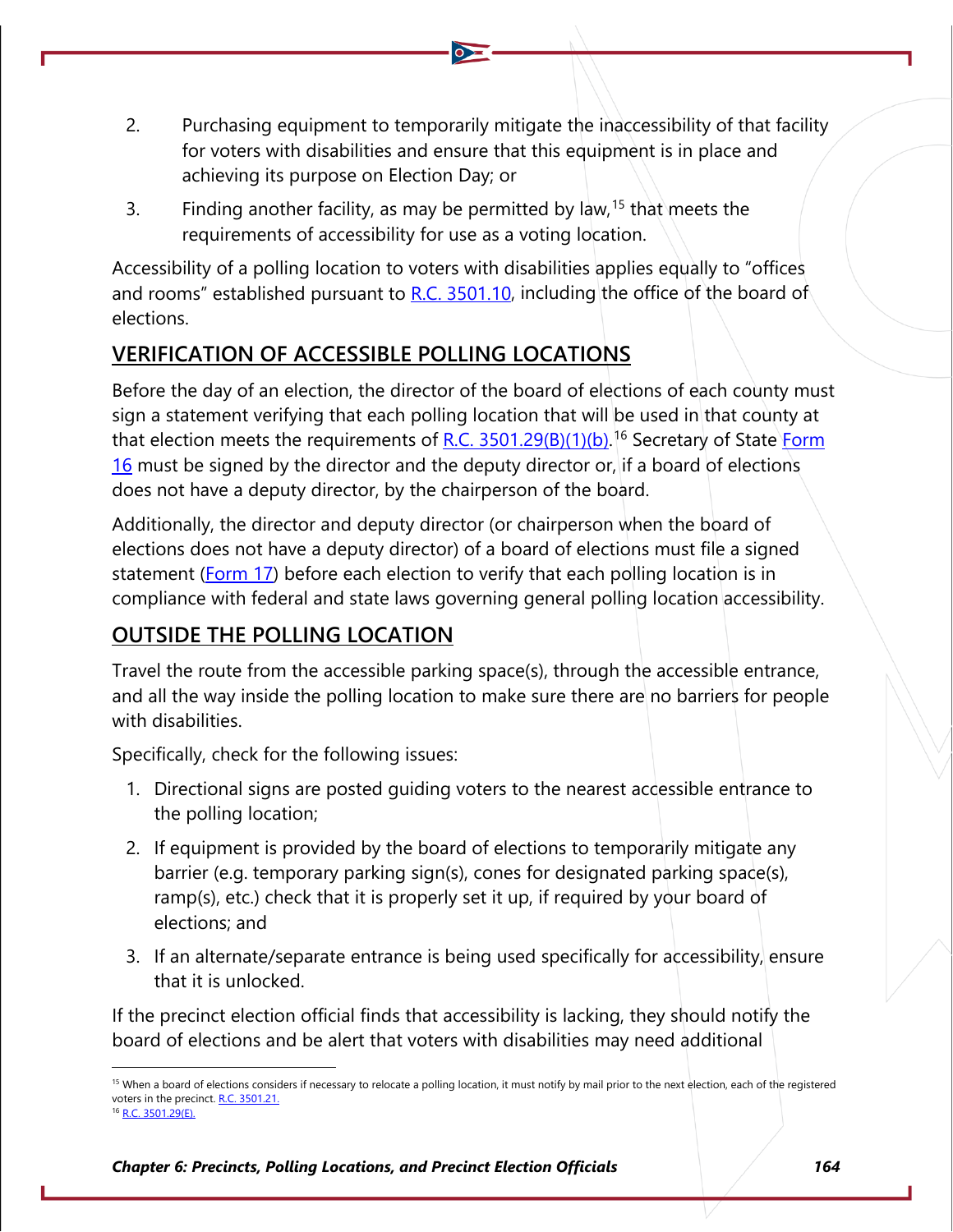assistance in accessing the polling location. To ensure proper accessibility for voters, the board should provide accessibility equipment/supplies if the items are not already located at the polling location.

### **INSIDE THE POLLING LOCATION**

Once the precinct election official has checked the route from the parking area to the polling location entrance, they should make sure the route to the voting area inside the polling location and the voting area itself is also accessible. If an elevator or vertical lift is needed to access the voting area, ensure that it is in working order and can be used independently by voters with disabilities if needed. Voters with disabilities should be able to easily move from the entrance to the voting area, throughout the voting process and to all the voting stations. Make sure there is a 36-inch wide path through the voting area, accessible tables, accessible voting machines, and adequate privacy provided.

Be prepared to provide reasonable accommodations to voters with disabilities or voters who need assistance. For example, make sure chairs are available for voters with mobility-type disabilities and/or voters who are elderly, have a serious illness, or are pregnant and cannot stand for a long period of time.

### **ACCESSIBILITY ISSUES IN GENERAL**

### **Common barriers to accessibility:**

- Lack of designated accessible parking spaces;
- Lack of vertical signs or access aisles at accessible parking spaces;
- Sidewalks without curb-cuts;
- Steps at polling location entrances;
- Thresholds or steps that have an extreme change in height;
- Gravel, grates, or cracks in the sidewalk;
- Heavy interior doors;
- Doors not operable with a closed fist (i.e., round door knobs, thumb operated handles, etc.);
- Tripping hazards, such as loose mats or unsecured electrical cords; and
- Obstructions that protrude from the wall and are undetectable by a cane or are sitting in a walkway that make maneuvering difficult.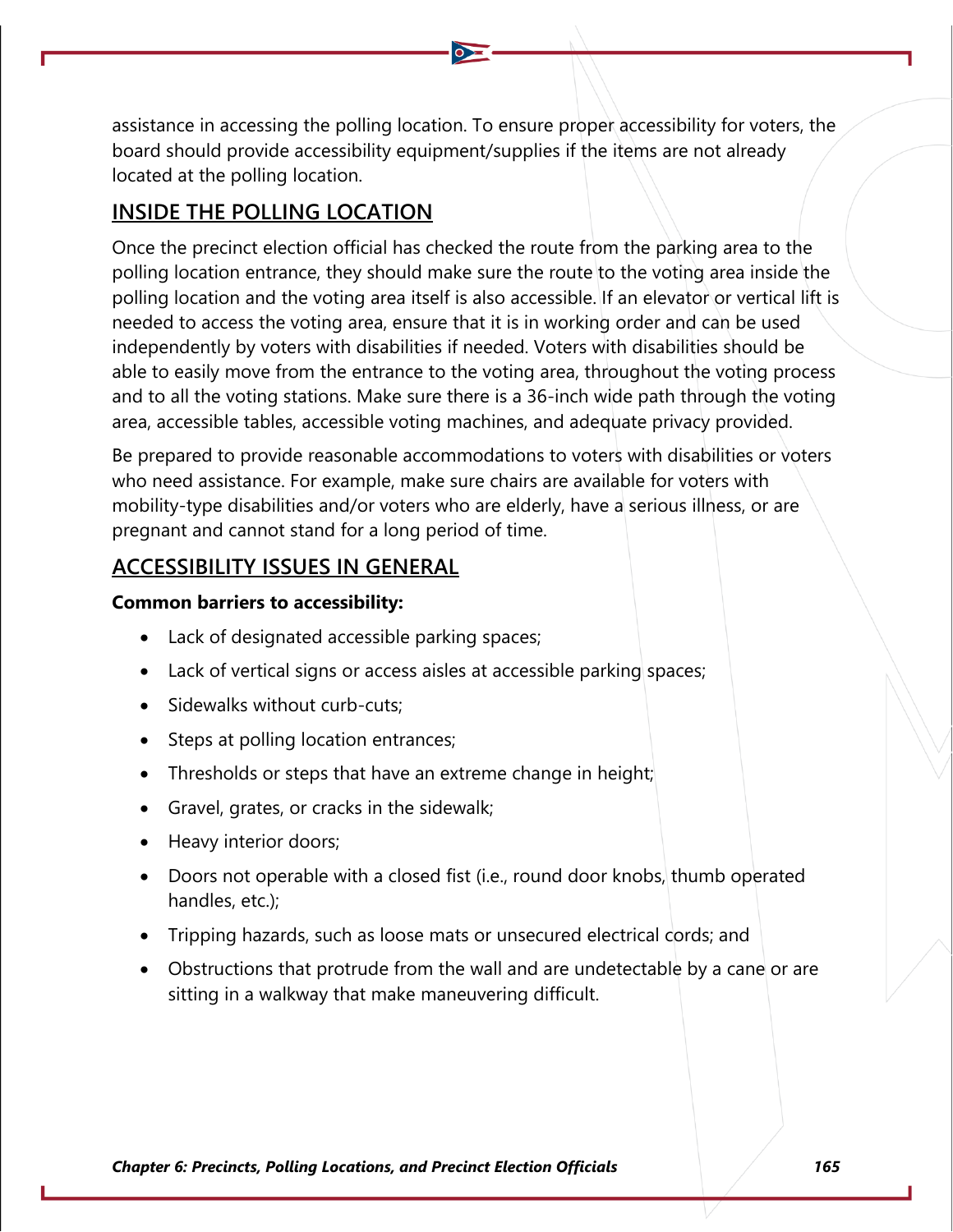### **SIMPLE SOLUTIONS TO ACCESSIBILITY ISSUES**

Often there are simple ways to modify a polling location to allow people with disabilities equal access to the polling location and the voting equipment. Below are some simple solutions to accommodate persons with a disability (i.e., using a wheelchair, walker, crutches, cane, scooter, service animal, a friend's arm, other mobility aids, etc.) so that they can easily move through the polling location:

- Use temporary signs to designate accessible parking spaces;
- Use directional signs to designate accessible entrances;
- Post directional signs inside the building designating the specific room being used for voting;
- Use temporary ramps to mitigate the lack of curb-cuts;
- Prop open doors that are heavy, or not operable with a closed fist;
- Leave a 36-inch passageway throughout the room being used for voting;
- Place chairs, trash cans, or cones underneath protruding objects attached to a wall above the floor (objects protruding more than four inches from the wall) to make them cane-detectable;
- Set up voting machine(s) to be used by voters with a disability in an accessible and private location within the room being used for voting;
- Tape down or remove loose mats, electrical cords, or wires;
- Remove obstacles in the route of travel; and
- Place chairs along the walking route or in the voting location where a person can rest if necessary.

# **POLLING LOCATION SUPPLIES**

On Election Day, before the polls open at 6:30 a.m., the precinct election official team will need to work quickly, efficiently, and in teams to accomplish the many tasks necessary before voters arrive to vote.

Working in teams of two while setting up the polling location can make the work go more quickly and help prevent errors. For example, one person can read off items from a checklist or supply list while another person checks to see if the item has been included in the supplies. A thorough review at this point will save time and lessen concerns later in the day.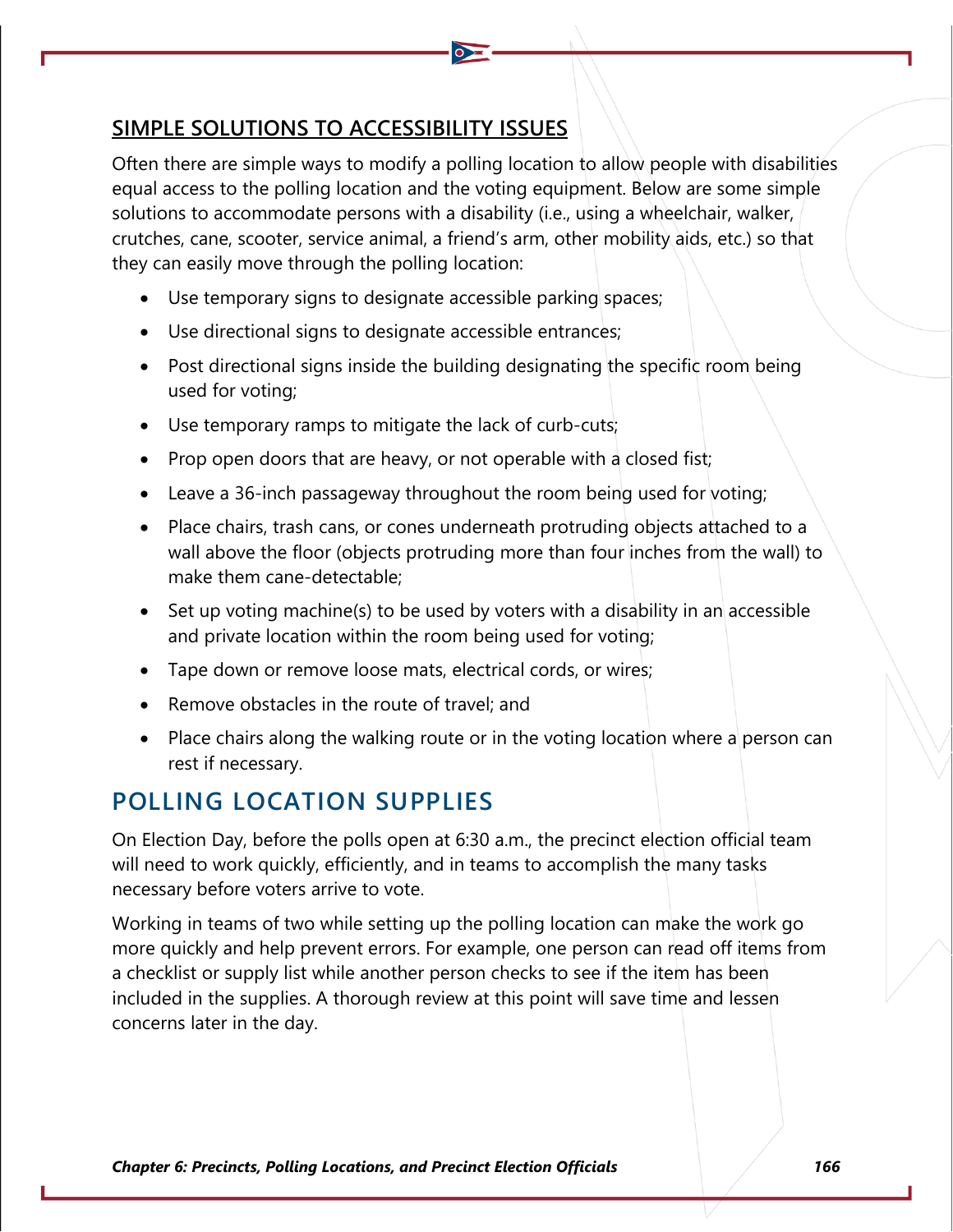### **CHECKING THE SUPPLIES AND FORMS**

The precinct election official team should locate the Polling Location Supplies Checklist and review to make sure the following necessary supplies are available to the polling location:

- □ Quick Reference Guide (flip chart) for Precinct Election Officials from the Secretary of State;
- $\Box$  Other official precinct election official manuals, instructions or quides from the board of elections;
- $\square$  [Directive 2008-80:](https://www.sos.state.oh.us/globalassets/elections/directives/2008/dir2008-80.pdf) Voter Identification Requirements;
- $\Box$  Chain of Custody forms for voting materials;
- $\Box$  Reference guides for voting equipment;
- $\Box$  Emergency contact list for the county board of elections;
- $\square$  Stickers to give to voters when they have voted;
- $\square$  Precinct election officials' name tags;
- $\Box$  Locks and seals:
- $\Box$  Precinct election officials' oath and payroll sheet; and
- $\Box$  Miscellaneous supplies (e.g., extension cords, tape, paper clips, pens, rubber bands, three-prong adapter or any other needed items).

Check the list of forms, supplies and instructions to make sure the following necessary items are available at the polling location, and check that they are designated for the applicable precinct:

- $\square$  Encoders/Access Cards (if applicable);
- □ Pollbook:
- $\square$  Signature Pollbook;
- □ Official Precinct Voter Registration Lists;
- □ Absentee Voter List:
- □ Ballot Stub Containers;
- $\square$  Precinct Voting Location Guide;
- $\Box$  Identification Envelope Provisional Ballot Affirmation
- $\Box$  (Secretary of State [Form](https://www.ohiosos.gov/globalassets/elections/forms/12-b_english.pdf) [12-B,](https://www.ohiosos.gov/globalassets/elections/forms/12-b_english.pdf) have with optical scan paper ballots on the correct table);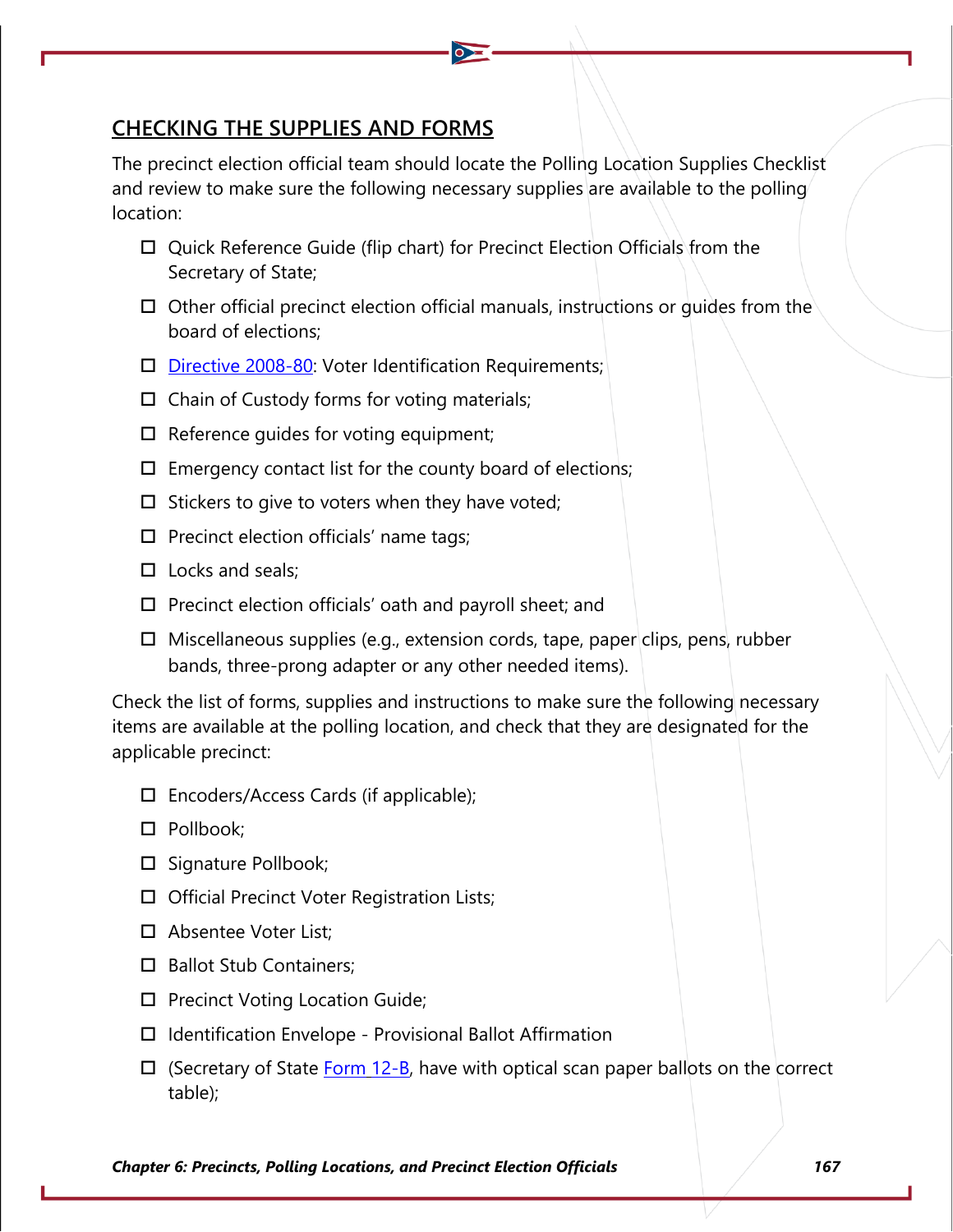- $\square$  Provisional Voter Precinct Verification Form [\(Form 12-D\)](https://www.ohiosos.gov/globalassets/elections/forms/12-D.pdf);
- $\Box$  Provisional Ballot Notices (includes hotline number) [\(Form 12-H\)](https://www.ohiosos.gov/globalassets/elections/forms/2020/12-h_bilingual.pdf);
- $\Box$  The official ballot bag or box for voted provisional ballots (have in an accessible but secure location);
- Voter Registration and Change of Address Forms;
- $\square$  Forms and envelopes;
- $\Box$  List of write-in candidates (if applicable);
- $\square$  Soiled/Defaced Ballot Envelope;
- $\Box$  Accounting chart for the purpose of recording the number of paper ballots, when applicable;
- $\Box$  Precinct identifier sign (place above the table so it is in plain view of voters entering the polling location);
- $\Box$  Signature Pollbook and Official Precinct Voter Registration List (place next to each other so both can be checked by two precinct election officials);
- $\Box$  Precinct referral cards (have on table, if available);
- Quick Reference Guide (flip chart) for Precinct Election Officials from the Secretary of State, which contains uniform provisional ballot and voter identification requirements (make sure Guide is on the table); and
- $\Box$  Any other official precinct election official manuals, instructions, or quides created by the county board of elections to accompany the Quick Reference Guide.

Make sure the precinct election officials responsible for provisional voting have the necessary materials close at hand, including the following:

- $\Box$  Un-voted paper ballots that are correct for the precinct;
- $\Box$  Identification Envelopes Provisional Ballot Affirmation [\(Form 12-B\)](https://www.ohiosos.gov/globalassets/elections/forms/12-b_english.pdf);
- $\Box$  Provisional Voter Precinct Verification Form [\(Form 12-D\)](https://www.ohiosos.gov/globalassets/elections/forms/12-D.pdf);
- $\Box$  Provisional Ballot Notices (includes hotline number) [\(Form 12-H\)](https://www.ohiosos.gov/globalassets/elections/forms/2020/12-h_bilingual.pdf);
- $\square$  Provisional Ballot Tally Sheet; and
- $\square$  Precinct Voting Location Guide.

## **PREPARING FOR SPECIAL SITUATIONS**

Make sure all necessary forms and materials are available, including the following:

□ Voter Registration Forms;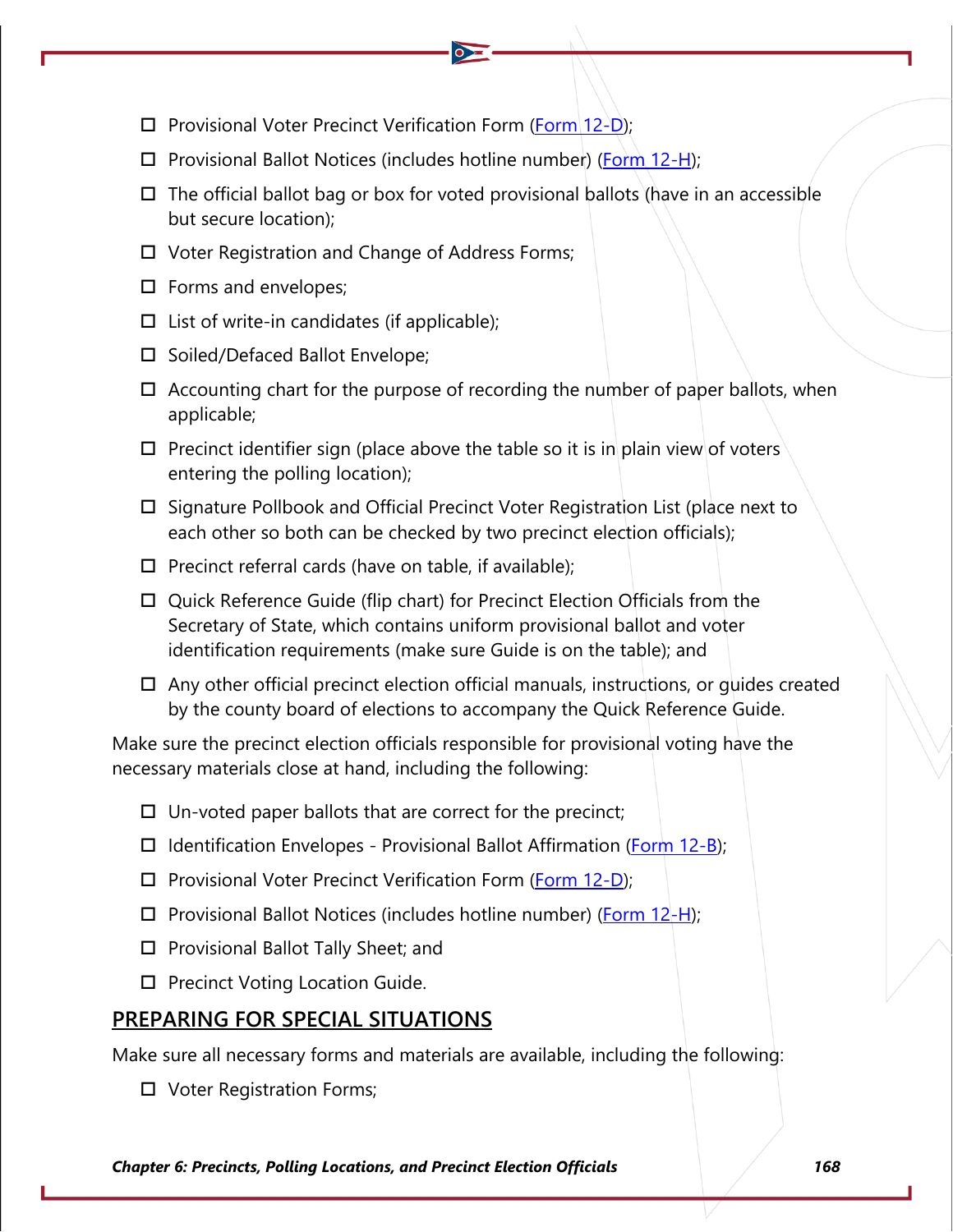- $\Box$  Notice of Name Change Forms [\(Form 10-L\)](https://www.ohiosos.gov/globalassets/elections/forms/10-L.pdf);
- $\Box$  Challenge Forms [\(Form 10-U\)](https://www.ohiosos.gov/globalassets/elections/forms/10-U.pdf), used only by precinct election officials and not by observers;
- $\Box$  Alternative language materials, if applicable; and
- $\Box$  Candidate withdrawal notices, if applicable. Election officials must ensure that outdated notices from prior elections are not posted in the voting booths or posted within the polling location.

# **EMERGENCY CHANGES TO POLLING LOCATIONS**

Except in an emergency, no change in the number or location of polling locations may be made during the 25 days immediately preceding a primary or general election.<sup>[17](#page-10-0)</sup> If the board determines that a change to a polling location is required within the 25 days prior to an election, the board must:

- 1. By majority vote, vote to change the polling location;
- 2. Immediately notify the Secretary of State's Office by emailing [SWVRD@OhioSoS.gov](mailto:swvrd@OhioSoS.gov) with the updated polling location information;
- 3. Notify all impacted voters of the change by mail and contact via phone and email, if possible;
- 4. Update the board's voter registration system, website, and social media with the new location. All printed or published lists provided to other agencies or entities must also be updated;
- 5. Attempt to communicate the change in polling locations to all community partners and local news outlets; and
- 6. Make best efforts to post signs at the previous polling locations to direct voters to the correct polling location, even if such emergency change is temporary;

The board should consider acquiring signs that can be quickly customizable if an emergency polling location change is necessary (i.e., blank yard signs on which text can be added quickly).

<span id="page-10-0"></span><sup>17</sup> R.C. 3501.18(A)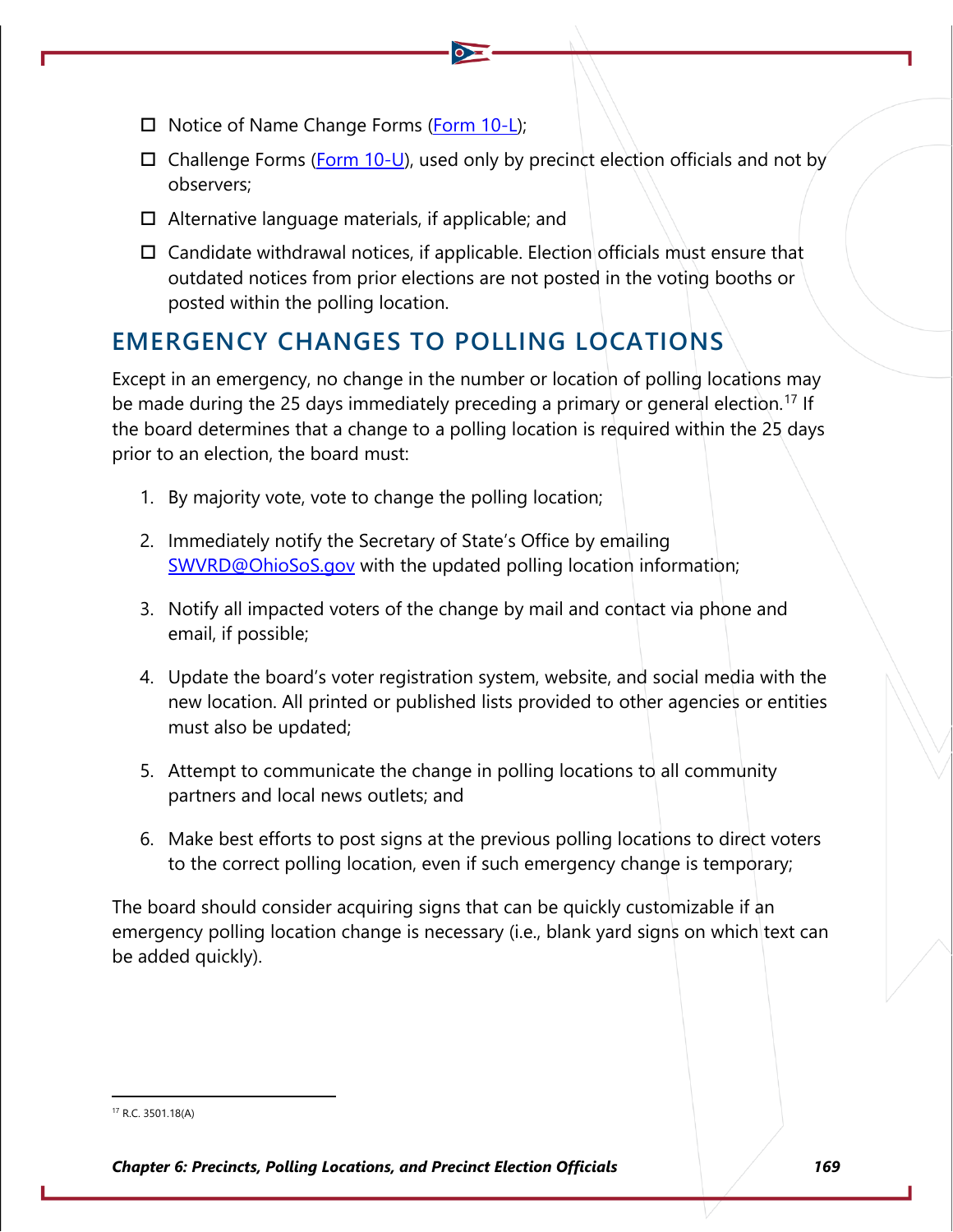# **ADJUSTED TRAVEL TO POLLING LOCATIONS**

The board must attempt to communicate with all political subdivisions, utility companies, municipal service departments, the county engineer, and the Ohio Department of Transportation ("ODOT") district office at least 90 days before the date of which an election is held and when early voting begins.

If there is an expected road closure, the board must complete the following tasks:

- 1. Contact the political subdivision to determine if the road under construction may be reopened for Election Day. If it cannot be reopened, the board must communicate the road closure to the community using social media or other forms of communication.
- 2. Contact local law enforcement and street departments and engage them to help monitor the situation and direct voters to the detoured route, if necessary.
- 3. Contact all local media outlets to inform them of the alternative route to the polling location.
- 4. Utilize the board's social media and website to inform the public of the road closure and the detoured routes to the polling location.
- 5. Place signs at all major intersections impacted by the road closure and use signs to direct voters to the detoured path. Signs should be placed prior to Election Day so that voters travelling before Election Day may be made aware of the change.
	- a. Send a letter to all impacted voters informing them of the road closure and the detoured route to the entrance of the polling location, if the letter will arrive to the voter prior to the election. Be sure to outline all available alternative routes to the location.
	- b. Provide information to the voters about absentee voting (in person and by mail). Do not include the actual application but provide the voter with information, such as the link to complete the application.
- 6. Engage other community partners to help inform the public of the closure on Election Day. For example, flyers at local establishments (i.e., pizza shops, retail stores, gas stations) could help get the word out as well.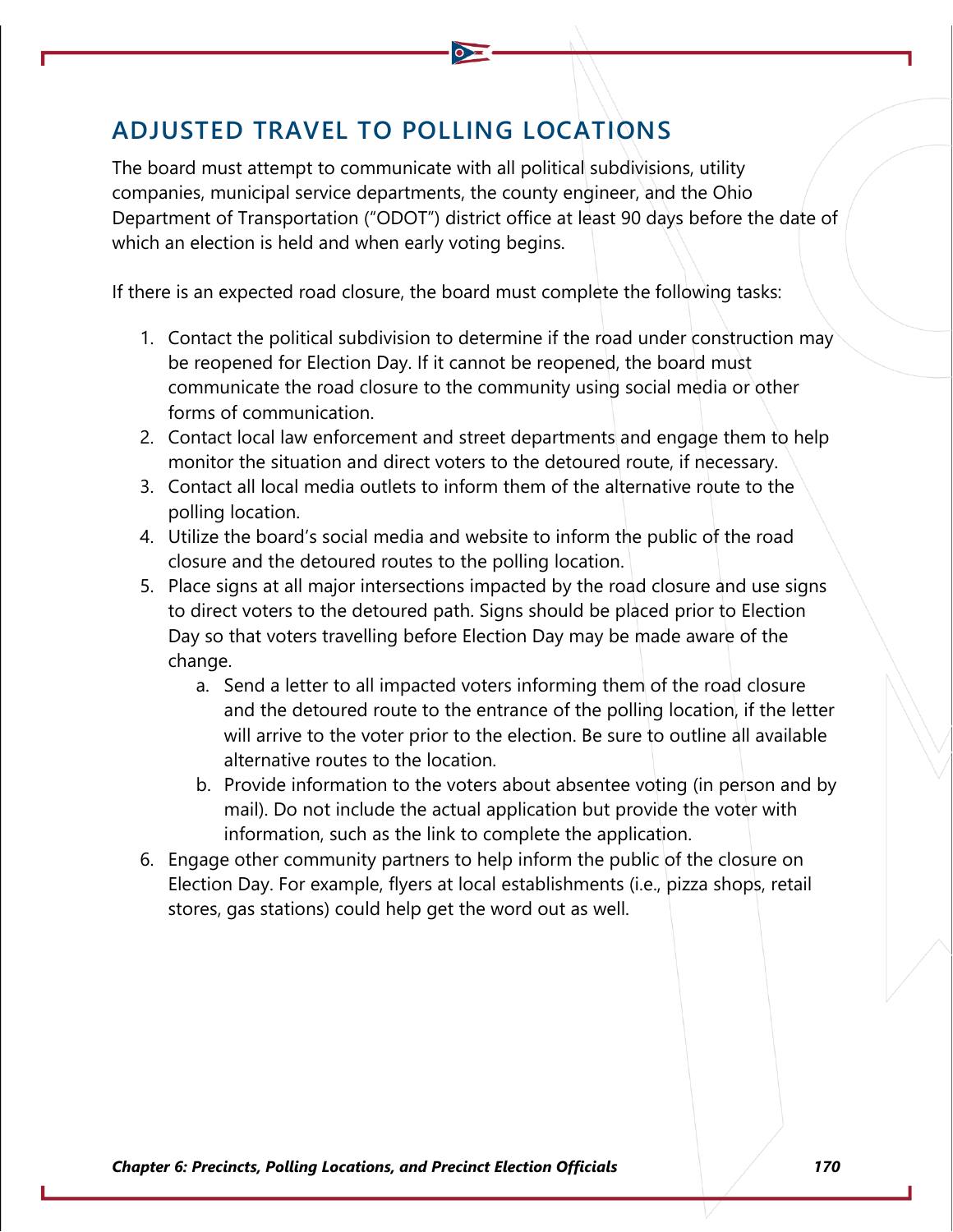# **ASSIGNMENT OF ELECTORS TO ANOTHER PRECINCT OR COUNTY**

#### 1. **Another Precinct**

When only a portion of a precinct is included within the boundaries of an election district, the board of elections may assign the electors residing in such portion of a precinct to the nearest precinct or portion of a precinct within the boundaries of such election district for the purpose of voting at any special election held in such district.<sup>[18](#page-12-0)</sup> The statute defines "election district" as "a school district, municipal corporation, township, or other political subdivision that includes territory in more than one precinct or any other district or authority that includes territory in more than one precinct and that is authorized by law to place an issue on the ballot at a special election."<sup>[19](#page-12-1)</sup>

The board must notify the electors who have been assigned of the location of the polling location where they can vote at least 10 days prior to the election.

#### 2. **Another County**

In any election in which only a part of the electors in a precinct is qualified to vote, the board may assign voters in such part to an adjoining precinct. Such assignment may be made to an adjoining precinct in another county with the consent and approval of the board of elections of such other county if the number of voters assigned to vote in a precinct in another county is 200 or  $less<sup>20</sup>$  $less<sup>20</sup>$  $less<sup>20</sup>$ 

The board of elections of the home county must notify its electors who have been assigned, at least 10 days prior to the holding of any such election, of the location of the polling location where they are entitled to vote at such election.[21](#page-12-3)

When a county agrees to host voters from another county for a special election, the host county is responsible for preparing, issuing, and tabulating all ballots for that election. The host county also must provide paper ballots to the home county for any voter who needs to cast a provisional at the home county board of elections.

The home county for these voters is responsible for providing the host county with the voter registration information necessary to prepare a supplemental record of the voters for the poll list or pollbook.

<span id="page-12-0"></span><sup>18</sup> [R.C. 3503.01\(B\).](http://codes.ohio.gov/orc/3503.01)

<span id="page-12-1"></span>[R.C. 3503.01\(B\).](http://codes.ohio.gov/orc/3503.01) [R.C. 3503.01\(B\).](http://codes.ohio.gov/orc/3503.01)

<span id="page-12-3"></span><span id="page-12-2"></span> $C. 3503.01(B)$ .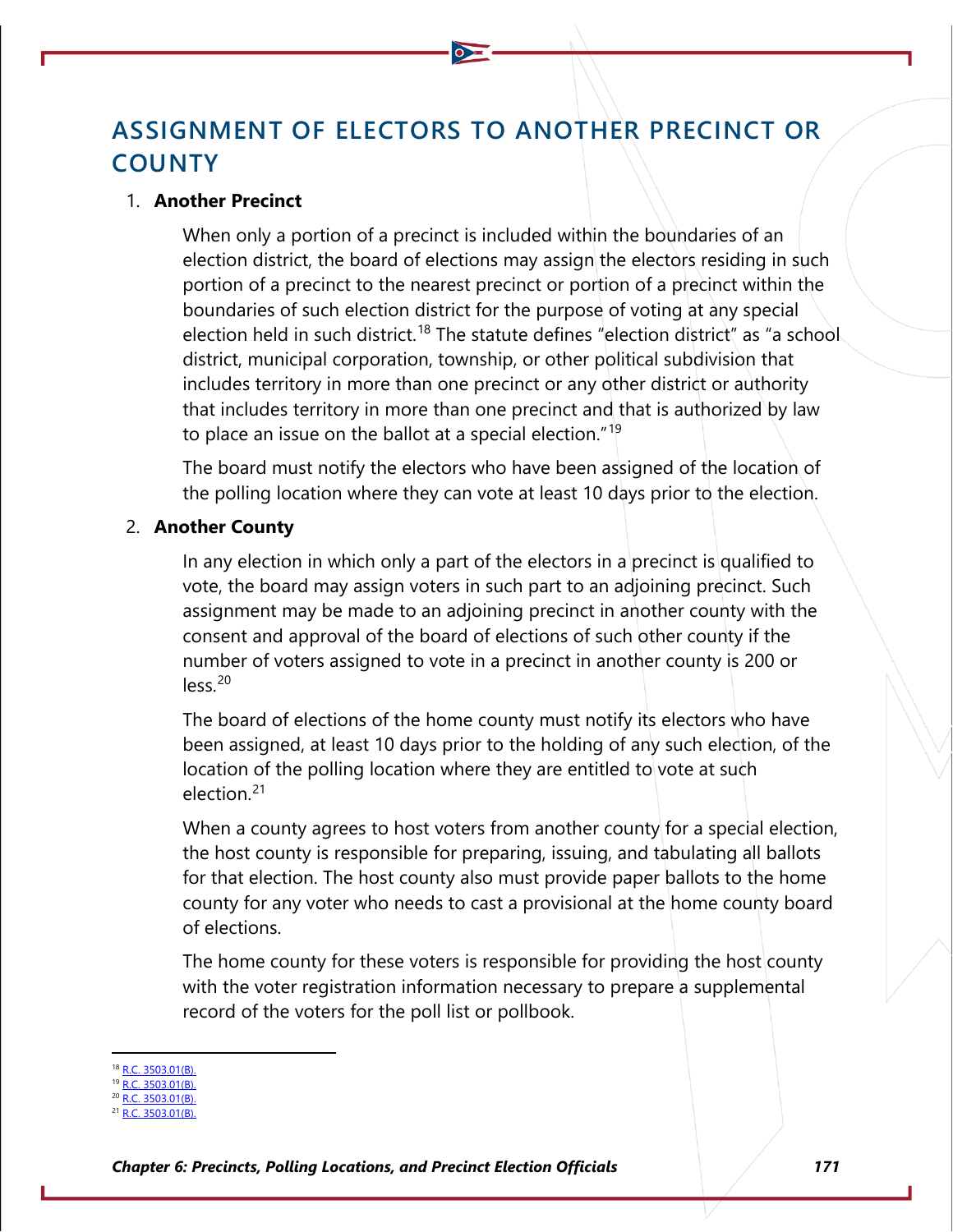If the board is transferring voters to another county, please send an email to the Elections Counsel general inbox as soon as the decision is made. The Secretary of State's Office will provide instructions to both counties that outline the responsibilities of the home county and the host county.

## **VOTING EQUIPMENT**

A county that utilizes direct recording electronic voting machines ("DRE") as its primary voting system is required to arrange for a sufficient number of these devices to accommodate the number of electors in each precinct. The county should deploy at least one DRE voting machine for every 175 registered voters in a precinct or voting location at which the DREs are programmed to allow any voter in the location to vote on any machine in the location. In determining the number of registered voters, a board does not have to count electors who did not respond within 30 days to any confirmation notice. It may also exclude from the count any registered voter who has requested an absent voter ballot (by mail or in person) as of the date the allocation decision is made by the board. There must never be fewer than two DRE voting machines in any precinct or voting location. Except that in a presidential primary or a regular state election, there must never be fewer than three DRE voting machines in any precinct voting location.

Boards of elections should take note of the contests on the ballot in each political subdivision to determine whether or not the board should exceed the minimum requirements of state law as it relates to the board's provision of voting equipment and ballots for the election.

When allocating voting equipment, the county should also take into consideration the size and location of each polling location, available parking, accessibility to the polling location, and the number of candidates and issues appearing on the ballot.<sup>[22](#page-13-0)</sup>

# **SET-UP FOR MULTIPLE PRECINCT POLLING LOCATION**

A multi-precinct voting location is a voting location at which voters from more than one precinct are assigned to vote.

If the board of elections, by a vote of at least three members of the board, opts to have a single voting location serve more than one precinct, the board must do both of the following: $23$ 

 $\Box$  Designate a single voting location manager for the voting location, who shall be a member of the political party whose candidate received the highest number of votes for governor at the most recent general election for that office in the

 $22$  [R.C. 3506.12\(A\).](http://codes.ohio.gov/orc/3506.12)

<span id="page-13-1"></span><span id="page-13-0"></span><sup>23</sup> [R.C. 3501.22.](http://codes.ohio.gov/orc/3501.22)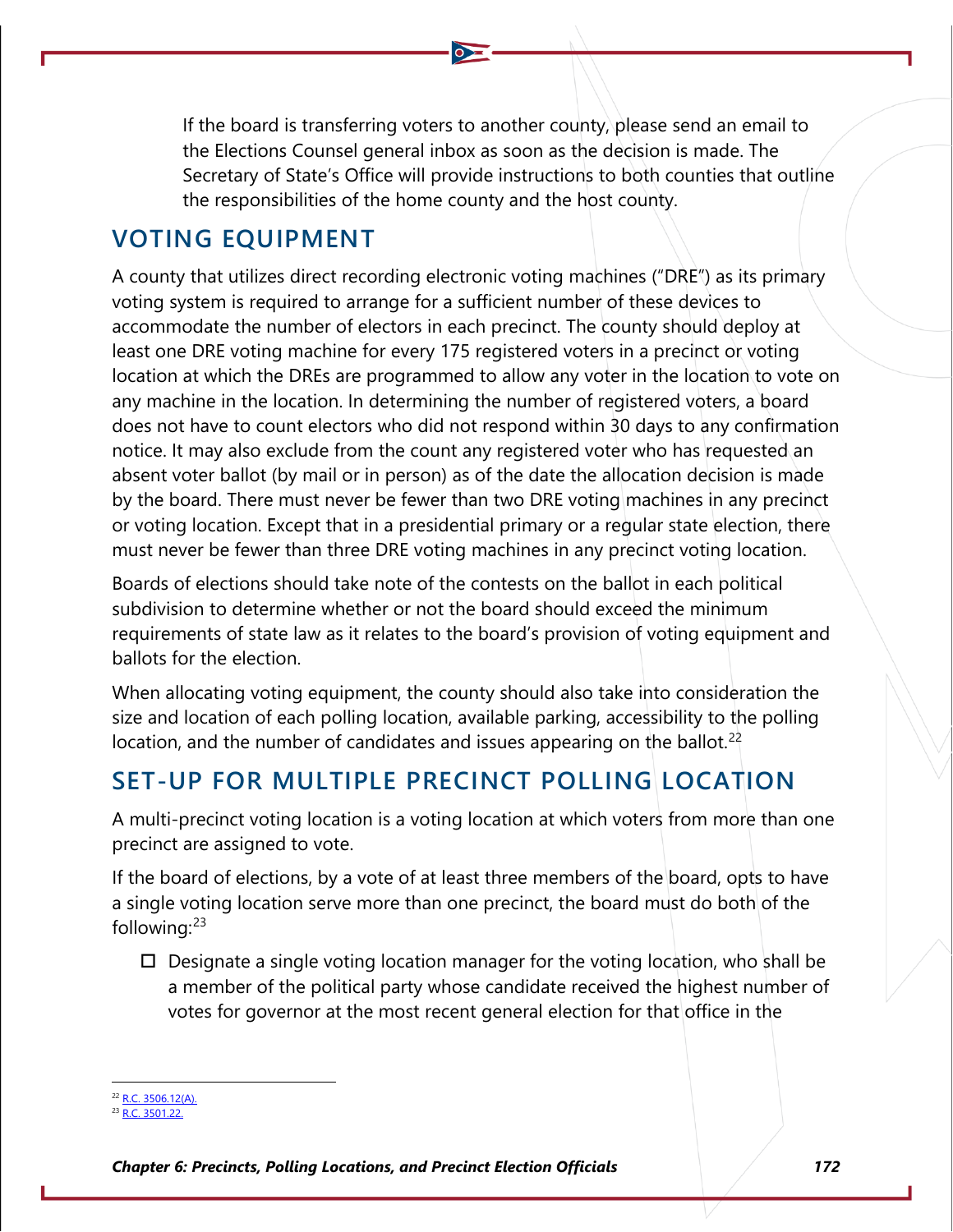precincts whose polling locations are located at the applicable voting location, when tallying the combined vote for governor in all such precincts.

 $\Box$  Combine the pollbooks for those precincts to create a single pollbook for the voting location.

Multi-precinct voting locations increase the efficiency by which voters check in, reduce the possibility of voter confusion, including questions around "wrong precinct, right polling location" and provisional ballots, and adapt easily to an electronic pollbook environment. As such, all boards of elections are instructed to designate a single voting location manager for each multi-precinct polling location and to combine the pollbooks for those precincts in a multi-precinct polling location to create a single pollbook for the voting location, as authorized by law. If a multi-precinct voting location uses electronic pollbooks, the board may reduce the number of precinct election officials from four per precinct to two, so long as the board approves the reduction by the affirmative vote of at least three of its members.<sup>24</sup>

## **BEST PRACTICES FOR IMPLEMENTING MULTI-PRECINCT POLLING LOCATIONS**

Two essential components of a multi-precinct polling location regardless of voting system are: a sign in station and a provisional ballot station.

### 1. **Sign In Station**

- Instead of having a separate table or station and book for each precinct, the voting location must have tables or stations, identified for voters to check in using the first letter of the voter's last name (unless the county has deployed electronic pollbooks at the polling location, in which case voters may check in at any electronic pollbook station).
	- a. Voters will show identification and sign the signature pollbook at a table, or station, based upon the first letter of the voter's last name instead of at a table based upon the voter's precinct.
	- b. The board must vote to determine the alphabetical break-down in its county.
	- c. Using the alphabetical division set by the board based on the number of precincts in the voting location the one book is then separated into individual books.
	- d. All of the information normally printed in your signature pollbook will remain (voter's name and address, precinct, ballot style, signature image, notice to voter provisionally due to absentee request, etc.).

<span id="page-14-0"></span> $R.C. 3501.22(A)(2)(c)$ .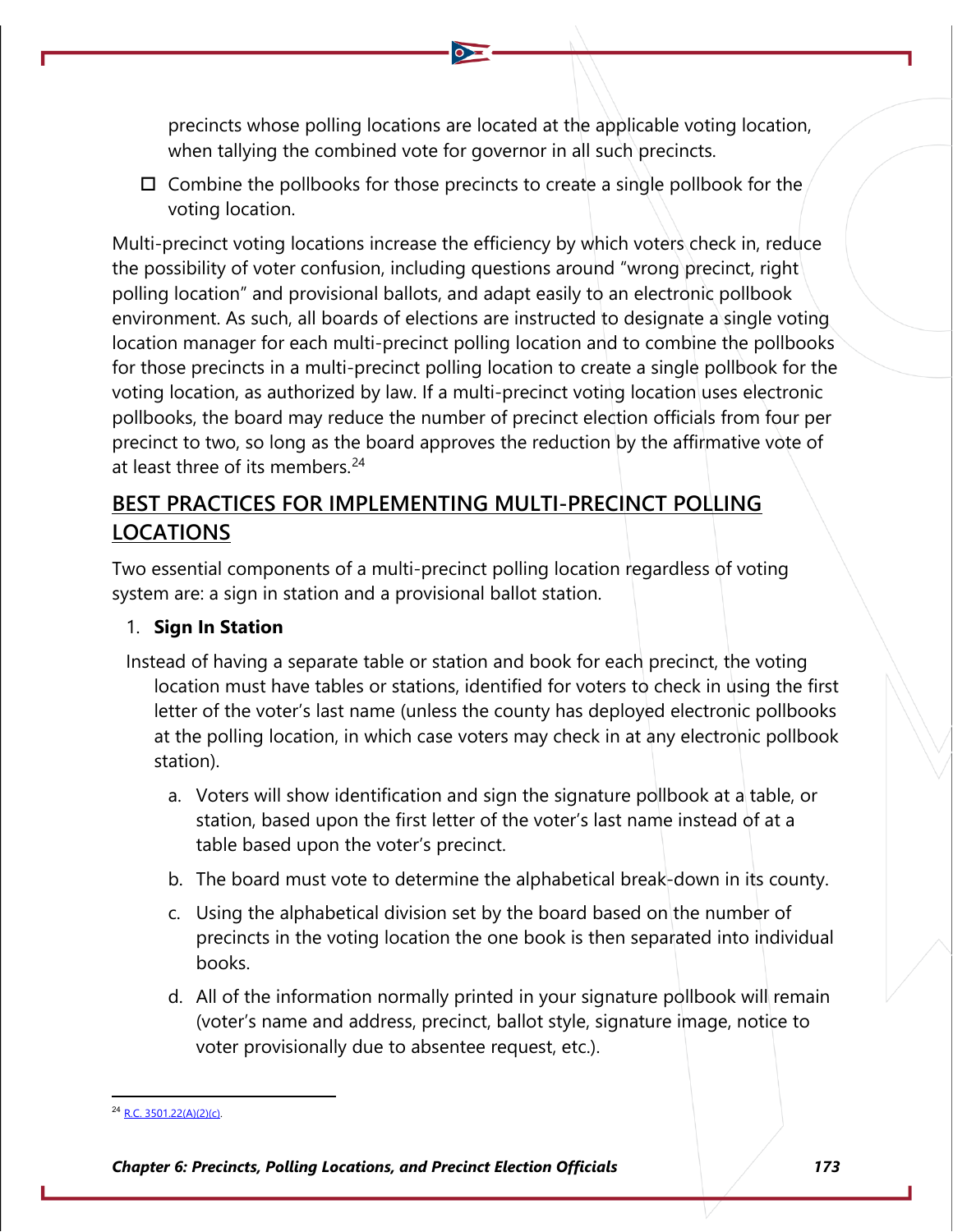- e. The PEO must be able to check off the voter's name on the Precinct Voter Registration Lists at the same time the voter signs the signature pollbook.
- f. The same alpha-division approach will be taken with the Precinct Voter Registration List (the 6:30 a.m., 11 a.m., and 4 p.m. lists).
- g. Each table must have signs posted notifying voters of the alphabetical division for each table or station.
- h. Counties still using clerk books in addition to the signature pollbook may find it necessary to have only one alpha division per precinct.
	- o While some counties find clerk books to be a helpful reconciliation tool because it creates a duplicate record of voters as they check in, the use of clerk books is not required by state law.

### 2. **Suggested Alphabetical Break-Down**

### **Without Clerk Books**

2 precincts > 3 stations > A-G, H-P, Q-Z 3 precincts > 4 stations > A-E, F-K, L-R, S-Z 4 precincts > 5 stations > A-C, D-H, I-N, O-S, T-Z

### **With Clerk Books**

2 precincts > 2 stations > A-K, L-Z 3 precincts > 3 stations > A-G, H-P, Q-Z 4 precincts > 4 stations > A-E, F-K, L-R, S-Z

### 3. **Provisional Ballot Station**

The voting location must have one specific station dedicated for voters who may cast a ballot provisionally. The station must be staffed by precinct election officials who have been trained specifically for this task on the following:

- a. Rules and procedures for provisional voting;
- b. Proper use of the Precinct Voting Location Guide and precinct maps (used to determine if the voter is in the correct voting location);
- c. Correctly completing **Form 12-D** (when necessary); and
- d. How to find and issue the proper provisional ballot and ballot style to the voter based on the voter's residential address and precinct.

### 4. **Voting Machines**

In general:

a. Should be programmed such that a voter can cast a ballot using any voting device in the location;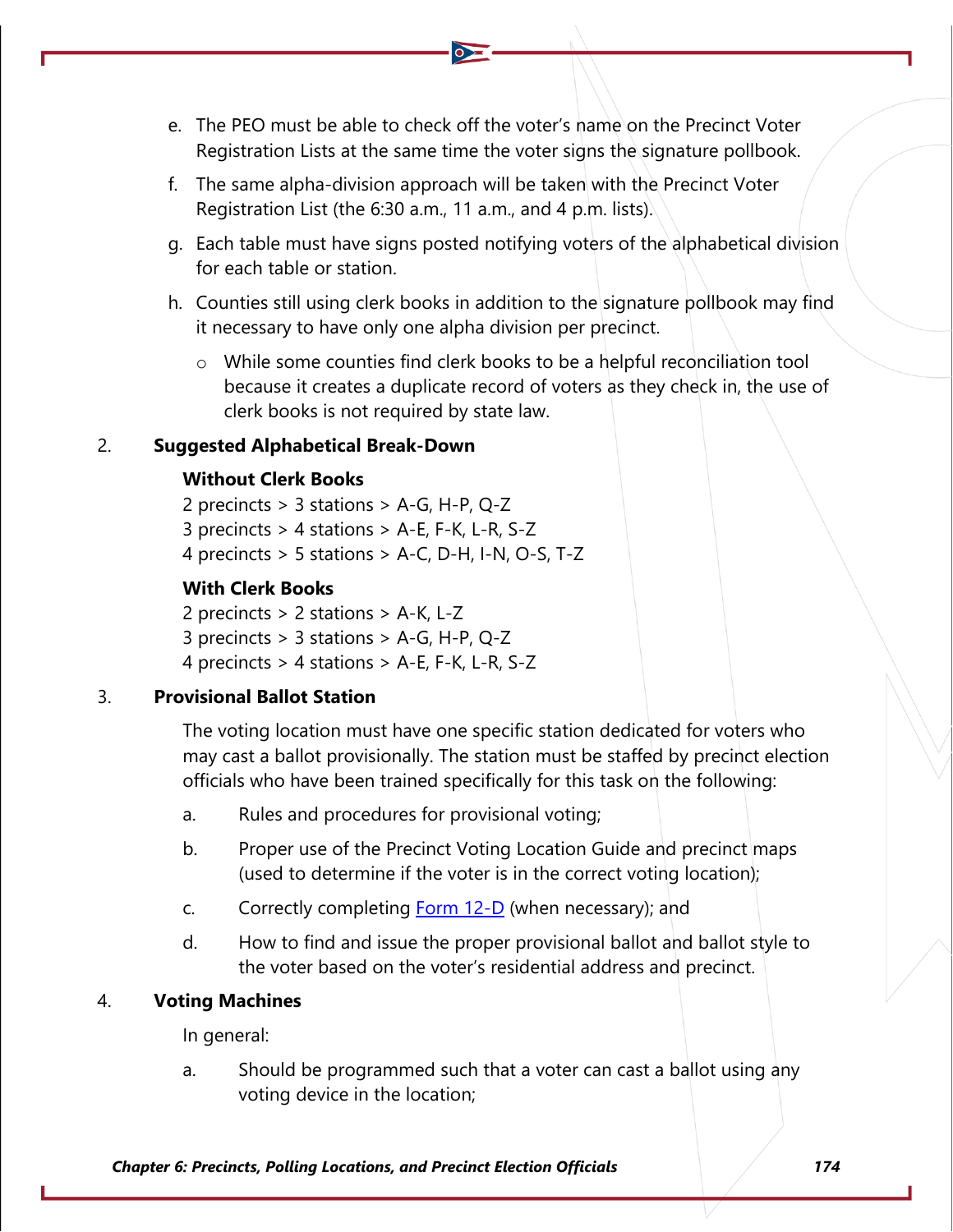b. Voter must still vote the proper ballot style (both precinct and precinct split) for the voter's residential address.

### 5. **Precinct Count Optical Scanner**

If more than one optical scanner is deployed to provide sufficient ballot box capacity or when the number of ballot styles exceeds the capability of a precinct count optical scanner to accept ballots from any ballot style in the location:

- a. The optical scanner programmed to accept the voter's particular ballot style must be clearly marked, easily identifiable to voters, and
- b. The PEOs must be appropriately trained to direct voters to the correct scanner.

### 6. **Issuing Ballots: DRE and Hybrid Counties**

For DRE counties or TOUCH SCREEN counties:

In some DRE counties, the programming of the smartcard for each individual voter is the necessary "authority to vote" step to ensure the voter receives the correct ballot style after signing the signature pollbook.

When a smartcard is not used, Boards should use an "authority to vote," or similar form, on which precinct election officials at the voter sign-in table will write down the voter's correct precinct, precinct split, or ballot style (or party for a partisan primary election) for the voter to take to the next step in the process. Alternatively, precinct election officials may print the "authority to vote" slip containing this information from the electronic pollbook.

### 7. **Issuing Ballots: Optical Scan Counties**

Establish a ballot station between the signature check-in station and the voting booths. This will ensure that the voter is issued the correct ballot.

Use an "authority to vote," or similar form to be completed by the PEO and given to the voter after signing the signature pollbook.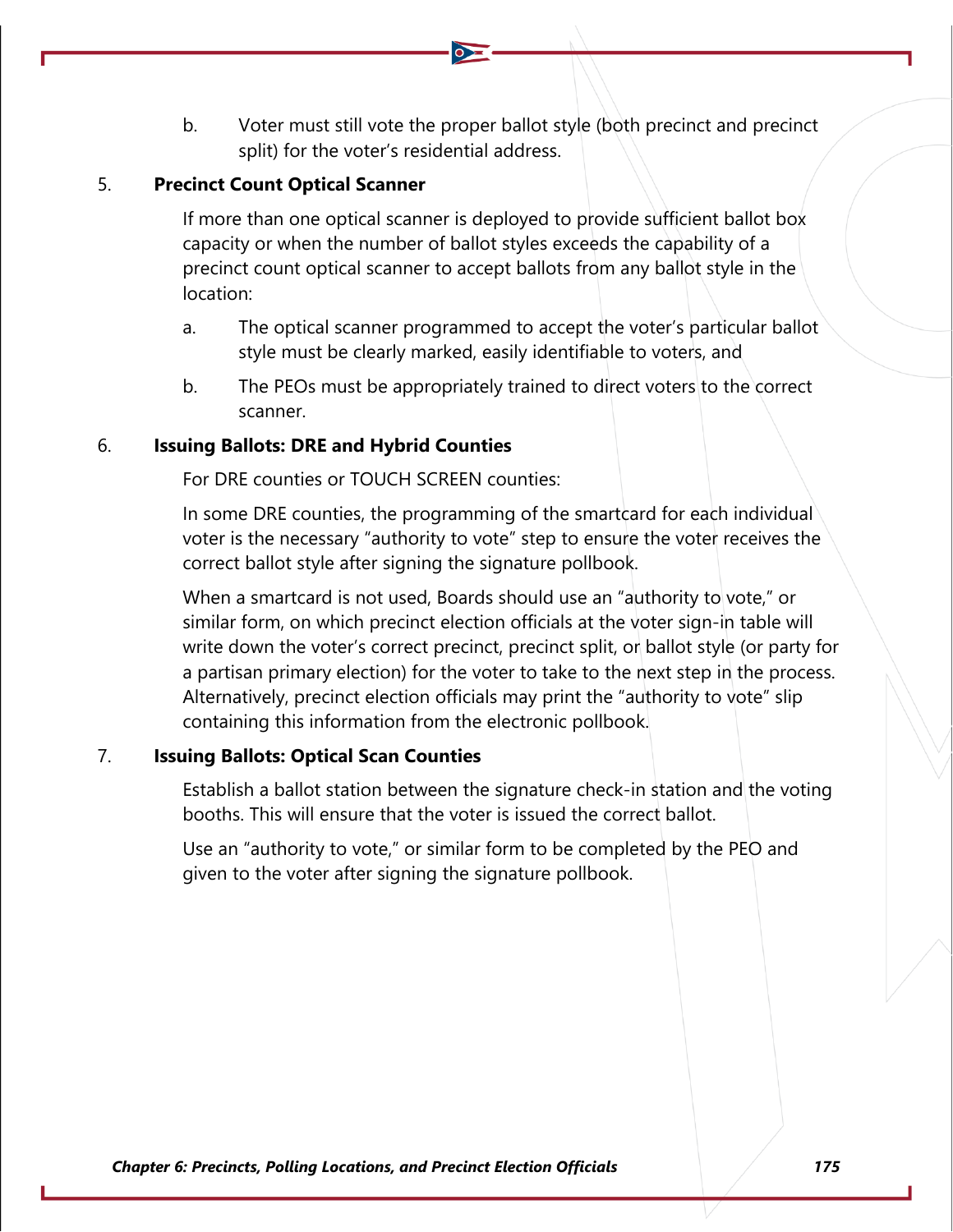# **POLLING LOCATIONS ARE NEUTRAL ZONES**

A polling location is a "neutral zone." Accordingly, Ohio law imposes specific limitations on who may enter a polling location and what conduct is permissible therein. Only an election official,<sup>[25](#page-17-0)</sup> an observer,<sup>[26](#page-17-1)</sup> a police officer, a person reviewing the 11:00 a.m. or 4:00 p.m. list of registered electors, a voter (including the voter's children who are of non-voting age when accompanied by the voter), or a person assisting another person to vote shall be allowed to enter the polling location during the election.<sup>[27](#page-17-2)</sup>

Two small United States flags must be placed 100 feet from the entrance to each polling location on the thoroughfares or walkways leading to the polling location (or as near to 100 feet as possible). No one, other than an election official, observer, police officer, or an elector waiting to mark, marking, or casting their ballot, may loiter or congregate within this "neutral zone" or within 10 feet of any elector waiting in line to vote if the line of voters extends beyond the flags.<sup>[28](#page-17-3)</sup> Ohio law prohibits anyone from soliciting or attempting to influence any elector's vote at a polling location and from preventing or delaying an elector from entering or leaving a polling location.<sup>[29](#page-17-4)</sup>

## **MEDIA ACCESS TO A POLLING LOCATION**

Elections officials must grant members of the media reasonable access to polling locations. This mandate stems from a United States Court of Appeals decision, which held that the media must be granted "reasonable access" for the purpose of newsgathering and reporting so long as [the members of the media] do not interfere with precinct election officials and voters as voters exercise their right to vote." $30$ 

In its decision, the court did not define "reasonable access." Therefore, a board of elections must consider the following factors to ensure that the voting process is not disrupted:

- 1. Whether the media representative is credentialed (i.e., is the person from an accredited media source); $31$
- 2. The length of time the media is present at a polling location;
- 3. The length of voter lines at the polling location;

<sup>26</sup> Chapter 4 of this manual.

 $25$  [R.C.3501.01\(U\).](http://codes.ohio.gov/orc/3501.01) An "election official" includes the following individuals:

<span id="page-17-0"></span><sup>(1)</sup> Secretary of State; (2) Employees of the Secretary of State serving the division of elections in the capacity of attorney, administrative officer, administrative assistant, elections administrator, office manager, or clerical supervisor; (3) Director of a board of elections; (4) Deputy director of a board of elections; (5) Member of a board of elections; (6) Employees of a board of elections; (7) Precinct election officials; (8) Employees appointed by the boards of elections on a temporary or part-time basis.

<span id="page-17-2"></span><span id="page-17-1"></span><sup>27</sup> [R.C. 3501.35\(B\);](http://codes.ohio.gov/orc/3501.35) [R.C. 3503.23\(C\).](http://codes.ohio.gov/orc/3503.23)

<span id="page-17-3"></span><sup>&</sup>lt;sup>28</sup> [R.C. 3501.30\(A\)\(4\).](http://codes.ohio.gov/orc/3501.30)

<sup>29</sup> [R.C. 3501.35\(A\);](http://codes.ohio.gov/orc/3501.35) [R.C. 3599.24;](http://codes.ohio.gov/orc/3599.24) [R.C. 3599.26.](http://codes.ohio.gov/orc/3599.26)

<sup>30</sup> *Beacon Journal Publishing Company, Inc. v. Blackwell* (6th Cir 2004), 389 F.3d 683 at 685[; R.C. 3501.35\(B\)\(2\).](http://codes.ohio.gov/orc/3501.35)

<span id="page-17-6"></span><span id="page-17-5"></span><span id="page-17-4"></span><sup>&</sup>lt;sup>31</sup> A board of elections does not issue credentials to a member of the media. A member of the media already should possess press credentials. These credentials are sufficient to grant the member access to a polling location.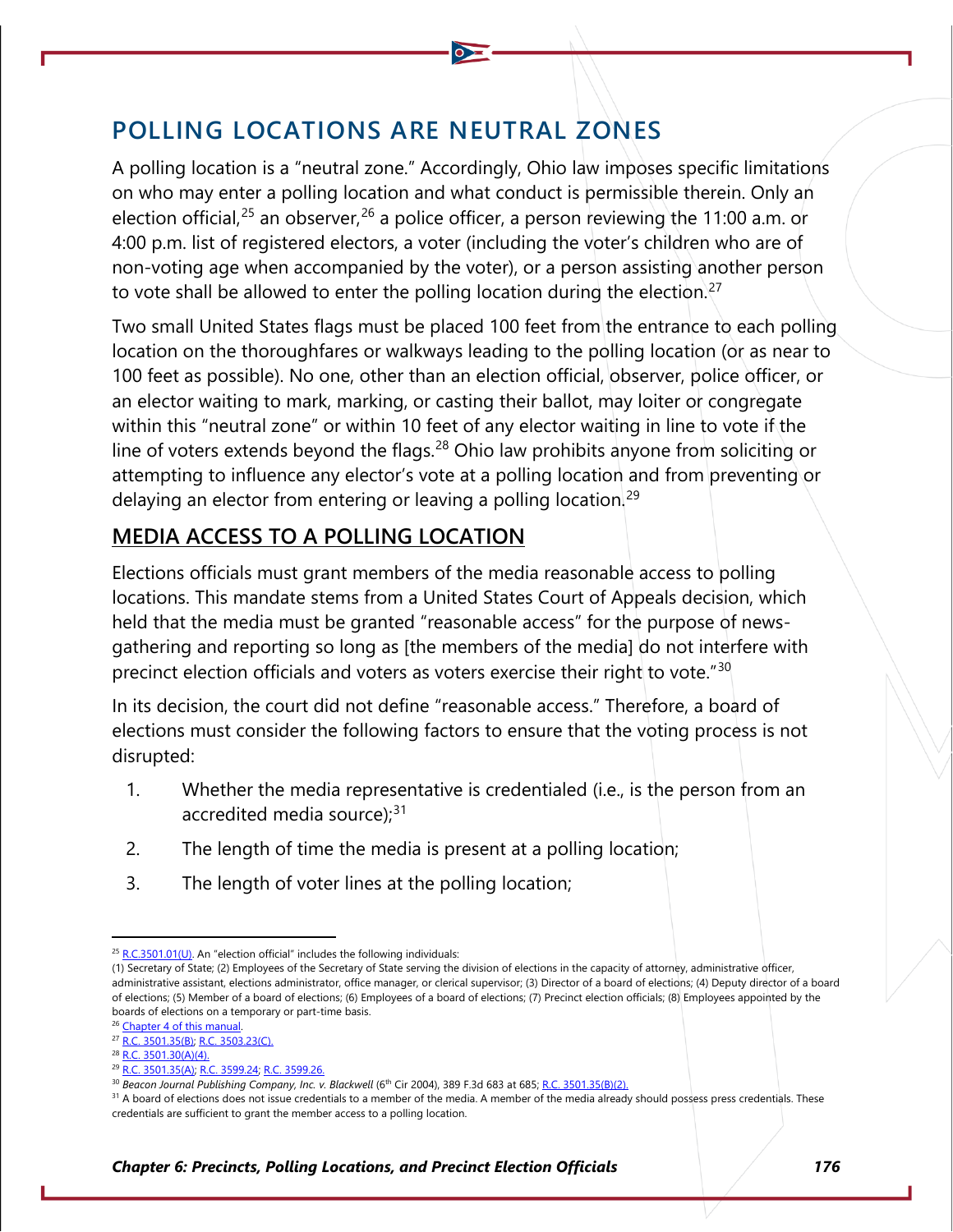- 4. The size and layout of the polling location;
- 5. Protecting voter secrecy during the media's presence;
- 6. The conduct of the media representative; and
- 7. The effect of the presence of the media on voters and election officials.

No person – including a representative of the media – may disrupt the voting process, interfere with the election, intimidate voters, or jeopardize the secrecy of any ballot. If a member of the media interferes with the administration of the election, intimidates a voter, or jeopardizes the secrecy of a ballot, they may be removed from the polling location. The media must respect a voter's right to privacy by requesting the voter's permission prior to recording the voter or the voter's actions while in or about the polling location.

No person may attempt to subvert the statutory observer process by attempting to gain access to a polling location as member of the media.

Precinct election officials should inform the director and deputy director if the media visits a polling location.

## **EXIT POLLING AT A POLLING LOCATION**

Exit polling is not electioneering and is therefore permissible within 100 feet of the entrance to a polling location (i.e., within the area marked by the placement of two small U.S. flags).<sup>[32](#page-18-0)</sup> Persons conducting exit polls may not enter a polling location, interfere with or disrupt the election, or otherwise violate the law. Further, persons conducting exit polls at a polling location may not wear anything that may be construed as campaigning for or against any candidate or issue on the ballot.

## **COLLECTING SIGNATURES AT A POLLING LOCATION**

Occasionally, groups may station persons outside of a polling location to gather signatures on a petition. Persons are not permitted to collect signatures inside of a polling location or within the neutral zone outside of the polling location (i.e., within the area marked by the placement of two small U.S. flags).<sup>[33](#page-18-1)</sup> However, there is no prohibition against collecting signatures outside the neutral zone.

## **DISTRIBUTING FOOD AND CAMPAIGNING AT A POLLING LOCATION**

Campaigning, displaying campaign material or distributing food inside of the neutral zone of a polling location is prohibited.<sup>[34](#page-18-2)</sup> However, nothing in Ohio's election laws prohibit a person or entity from campaigning, displaying campaign material, or

<span id="page-18-1"></span>33 [R.C. 3501.35\(A\);](http://codes.ohio.gov/orc/3501.35) United Food & Commercial Workers Local 1099 v. City of Sidney (6<sup>th</sup> Cir. 2004), 364 F.3d 738 (circulators were not deprived of their free speech rights when they were prohibited from collecting signatures within the "campaign-free zone").

<span id="page-18-0"></span><sup>32</sup> *American Broadcasting Co., Inc. v. Blackwell* (S.D. Ohio 2006), 479 F.Supp.2d 719 at 744.

<span id="page-18-2"></span><sup>&</sup>lt;sup>4</sup> [R.C. 3501.35\(A\).](http://codes.ohio.gov/orc/3501.35)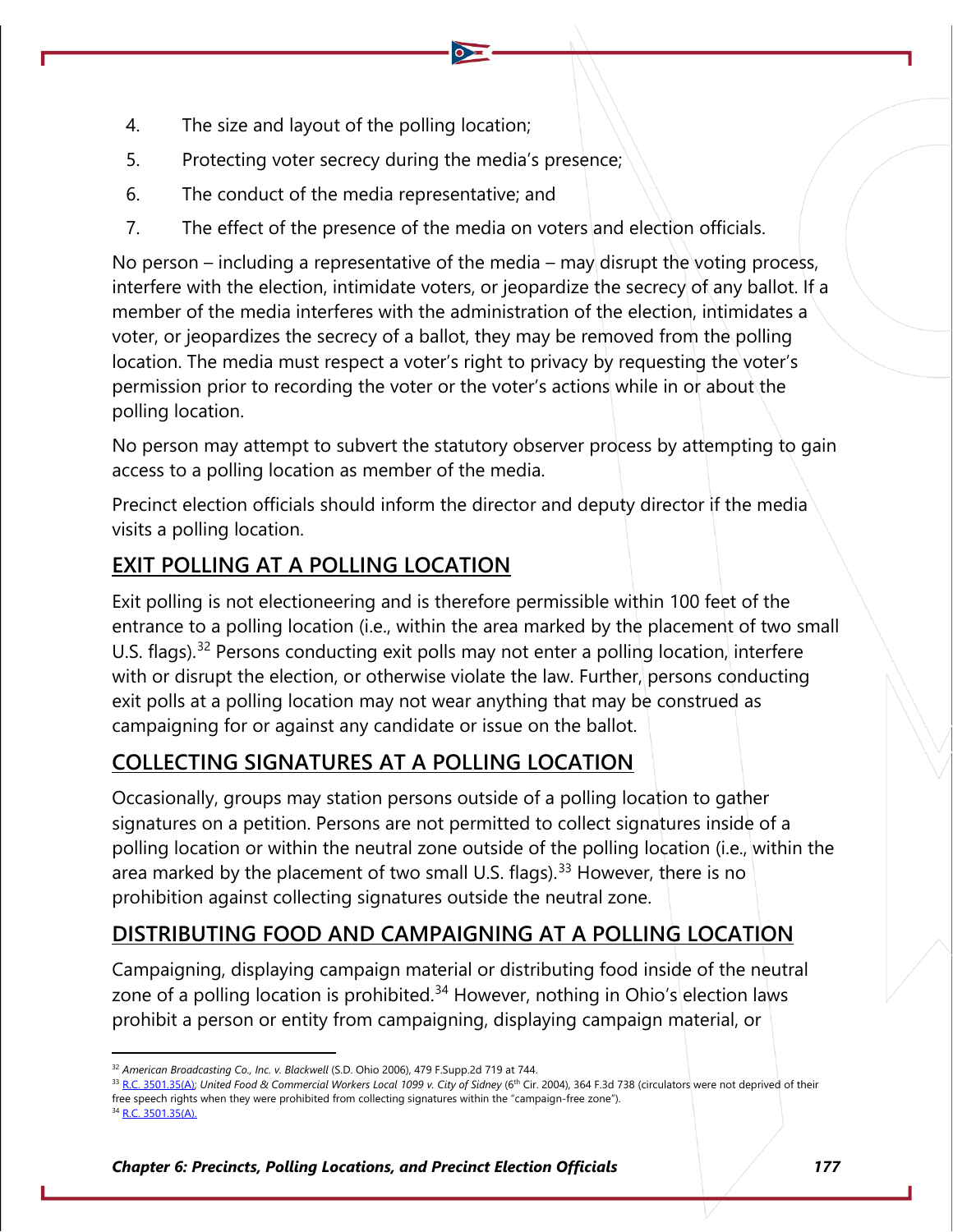distributing food outside of the neutral zone of a polling location (i.e., outside of the flags marking the 100 foot barrier or beyond 10 feet from any elector waiting in line to vote, if the line to vote extends beyond the flags).

Ohio law prohibits anyone from procuring or offering "money or other valuable thing to or for the use of another, with the intent that it or part thereof shall be used to induce such person to vote or to refrain from voting.<sup>"[35](#page-19-0)</sup> Food, discounts, and other such inducements are "things of value" for purposes of the election law statutes on bribery.<sup>[36](#page-19-1)</sup>

## **PROBLEMS WITH CONDUCT AT A POLLING LOCATION**

Boards of elections must instruct precinct election officials to contact the board office or the appropriate law enforcement official immediately if they experience a problem with the conduct of any person at a polling location.

# **Section 6.02 Precinct Election Officials**

Precinct election officials ensure the election is conducted lawfully and assist voters in a courteous and respectful manner. Ohio law provides that the county board of elections selects, generally, four residents of the county in which the precinct is located to serve as precinct election officials. Counties are permitted to assign more than four precinct election officials to a precinct, and often they do when they expect a high voter turnout.

One precinct election official will be selected to act as the voting location manager with overall responsibility for overseeing the election process, including overseeing opening and closing of the polling location and transporting of ballots and voting materials to the board of elections after the polls close. The law requires that the voting location manager have the same political affiliation as the party whose candidate for governor received the most votes in that precinct at the last state election for governor.

Precinct election officials work as a team to conduct an election at their assigned precinct.<sup>[37](#page-19-2)</sup> All precinct election officials must enforce the peace and good order in and about the polling location. They must keep the entrance to the polling location open and unobstructed. They also must prevent and stop any actions or attempts to obstruct, intimidate or interfere with any elector (registered voter) when checking in or voting. They must protect official observers against being bothered or harmed while observing election processes. Ohio law requires that precinct election officials must act in such a way as to prevent riots, violence, tumult or disorder.<sup>[38](#page-19-3)</sup>

<span id="page-19-1"></span><span id="page-19-0"></span> $35$  [R.C. 3599.01\(A\)\(3\);](http://codes.ohio.gov/orc/3599.01) See also the prohibitions contained in [R.C. 3599.02.](http://codes.ohio.gov/orc/3599.02)

<sup>&</sup>lt;sup>36</sup> Even a professor's award of extra credit to a student who votes in an election has been considered to be a "thing of value." [Ohio Attorney](https://www.ohioattorneygeneral.gov/getattachment/0ce60a7d-f979-4504-b712-c6542b6f65d7/1996-033.aspx) General [Opinion No. 96-033.](https://www.ohioattorneygeneral.gov/getattachment/0ce60a7d-f979-4504-b712-c6542b6f65d7/1996-033.aspx)

<span id="page-19-2"></span> $7 R.C. 3501.22.$  $7 R.C. 3501.22.$ 

<span id="page-19-3"></span><sup>38</sup> [R.C. 3501.33.](http://codes.ohio.gov/orc/3501.33)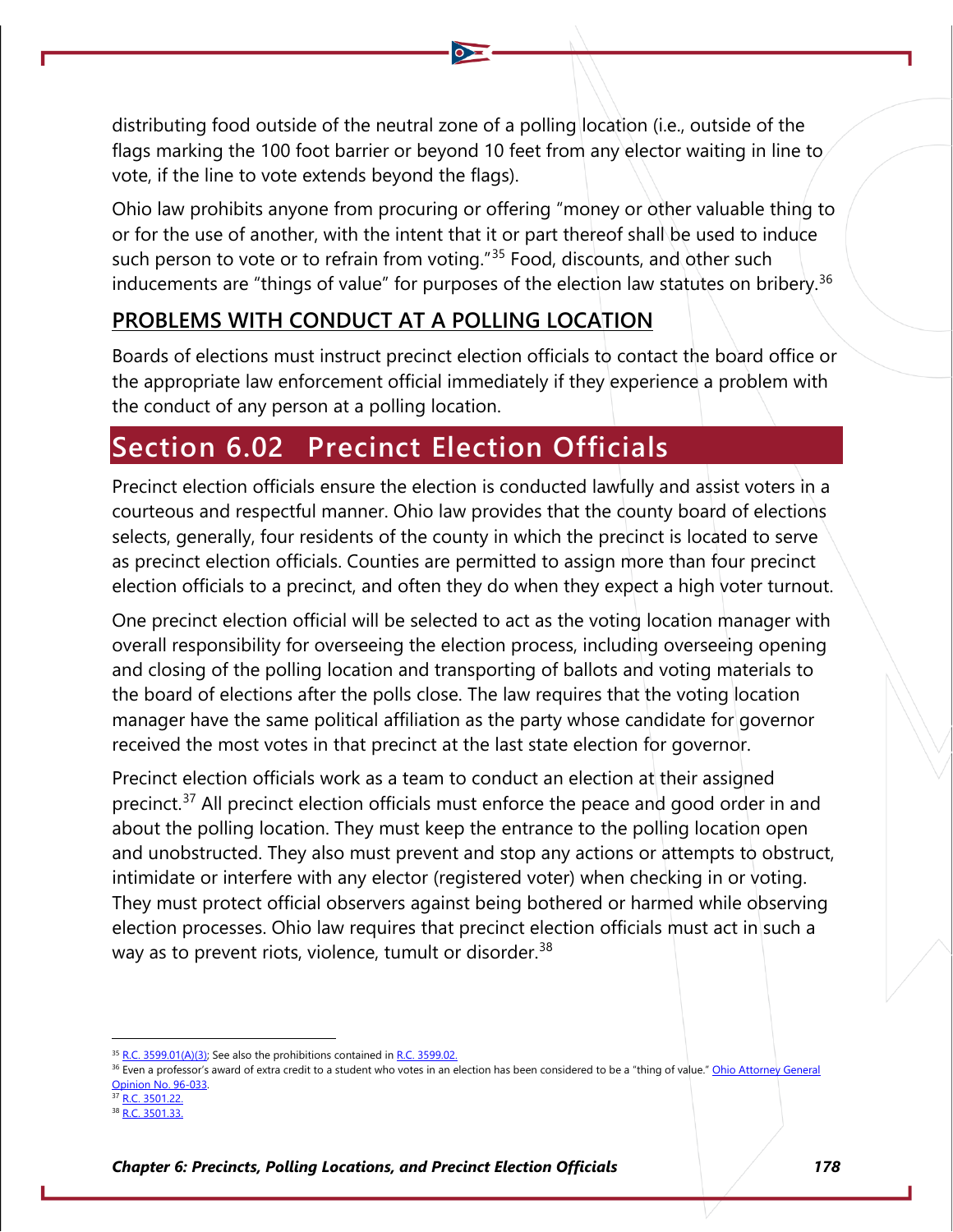In addition to these general expectations, the voting location manager and precinct election officials have certain duties to perform before and on Election Day. See the Secretary of State Precinct Election Official Training Manual for more details.

## **QUALIFICATIONS**

Precinct election officials must be qualified electors registered to vote in the county where they serve. They need not reside in the precinct where they serve as precinct election officials.

### **RESTRICTIONS[39](#page-20-0)**

An elector cannot serve as a precinct election official if that elector:

- 1. Has been convicted of a felony or any violation of the election laws,
- 2. Is unable to read and write the English language readily,
- 3. Is a candidate for an office to be voted for by the voters of the precinct in which the person is to serve, other than a candidate for county central committee who is not opposed by any other candidate in that precinct,
- 4. An individual may not serve as a precinct election official in any precinct or polling location where a family member or business associate will appear on a ballot for election or nomination to any public or party office at that same election.

## **APPOINTMENT & TERM**

On or before September 15 in each year, the board of elections, by a majority vote, appoints for each precinct, four competent and qualified electors, who are residents of the county in which the precinct is located, as precinct election officials. The term of a precinct election official is for one year.

Not more than one-half of the total number of precinct election officials assigned to a precinct may be members of the same political party. This provision permits the board to hire electors unaffiliated with a political party to serve as precinct election officials. The board may, at any time, designate any number of precinct election officials, not more than one-half of who may be members of the same political party, to perform their duties at any precinct in any election.

**Exception:** A board may reduce the number of precinct election officials, from four per precinct to two, at a voting location that both (1) serves more than one precinct; and (2) uses electronic pollbooks. At least three board members must vote in favor of the reduction.[40](#page-20-1)

<sup>39</sup> [R.C. 3501.15;](http://codes.ohio.gov/orc/3501.15) [R.C. 3501.27.](http://codes.ohio.gov/orc/3501.27)

<span id="page-20-1"></span><span id="page-20-0"></span><sup>40</sup> [R.C. 3501.22\(A\)\(2\)\(c\).](https://codes.ohio.gov/ohio-revised-code/section-3501.22)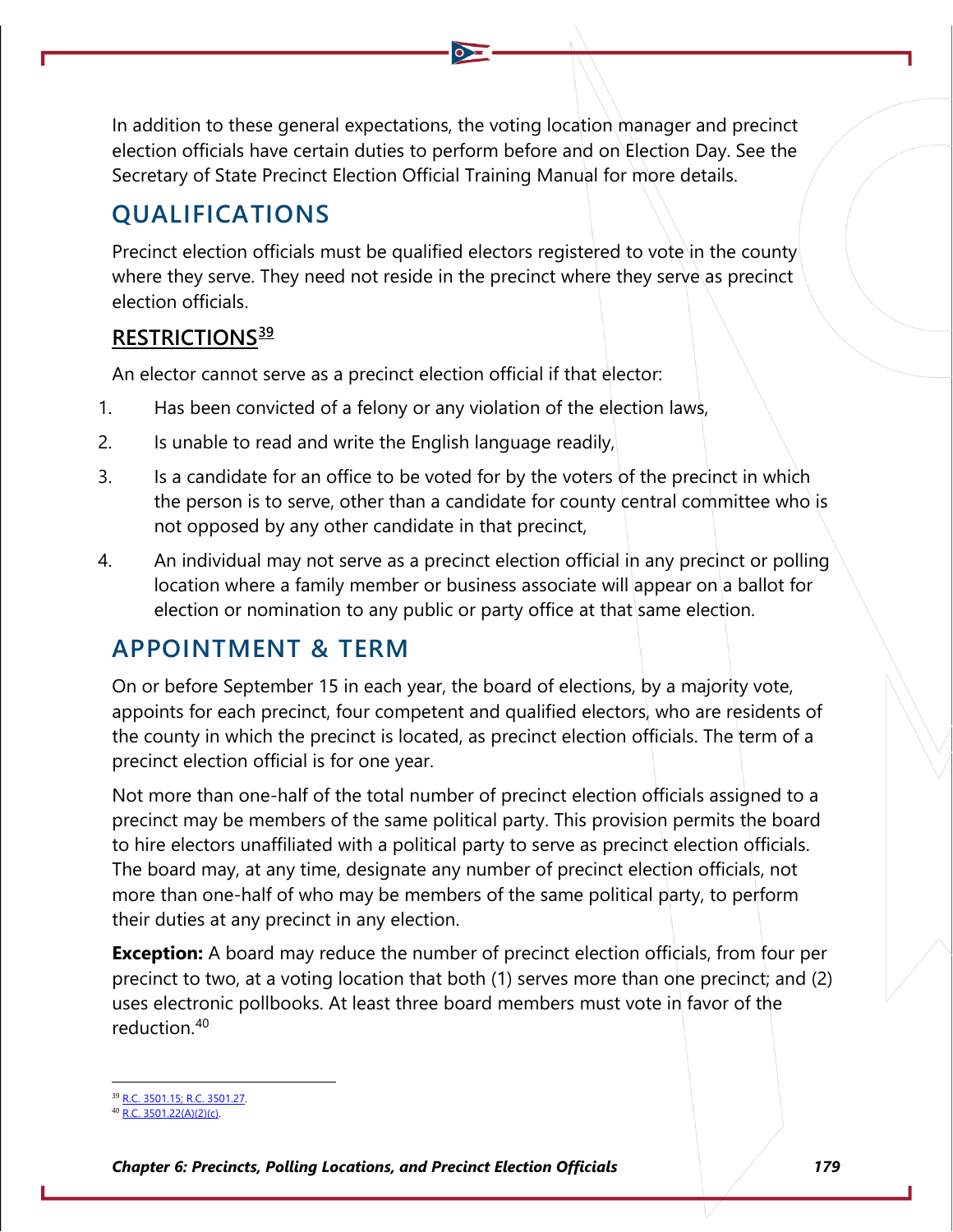Additionally, if the board of elections determines that four precinct election officials are not required in a precinct for a special election, the board of elections may select two of the precinct's election officials, who are not members of the same political party, to serve as the precinct election officials for that precinct in that special election.<sup>[41](#page-21-0)</sup>

# **RECRUITMENT GOALS**

To ensure that boards of elections have an adequate number of precinct election officials to fully staff every precinct as well as back-up precinct election officials to account for cancellations and shortages, the Secretary of State's Office recommends a recruiting goal of at least fifteen percent more precinct election officials than the minimum number needed to staff the polling locations. These additional poll workers should be trained and prepared to staff polling locations in the event their services are required. Boards should consider assigning more than four precinct election officials to a precinct if high voter turnout is expected.

# **CERTIFICATE OF APPOINTMENT**

The board must issue to each precinct election official a certificate of appointment. The precinct election official must present their certificate to the voting location manager at the time the polls are opened. The board of elections may revoke the certificate at any time for good and sufficient reasons. The certificate shall be in the form the board prescribes and shall specify the precinct, ward, or district in and for which the person to whom it is issued is appointed to serve, the date of appointment, and the expiration of the person's term of service.<sup>[42](#page-21-1)</sup>

## **REMOVAL FROM OFFICE**

The board may summarily remove any precinct election official from office at any time for neglect of duty, malfeasance, misconduct in office, or any other good and sufficient reason.[43](#page-21-2)

# **VACANCIES**

The board of elections must fill vacancies for unexpired terms. When new precincts have been created, the board must appoint precinct election officials for those precincts for the unexpired term.<sup>[44](#page-21-3)</sup>

<span id="page-21-0"></span>[R.C. 3501.22.](http://codes.ohio.gov/orc/3501.22)

<span id="page-21-1"></span><sup>42</sup> [R.C. 3501.22\(A\);](http://codes.ohio.gov/orc/3501.22) [R.C. 3501.27\(A\).](http://codes.ohio.gov/orc/3501.27)

<sup>43</sup> [R.C. 3501.22;](http://codes.ohio.gov/orc/3501.22) [R.C. 3501.27.](http://codes.ohio.gov/orc/3501.27)

<span id="page-21-3"></span><span id="page-21-2"></span><sup>. 3501.22;</sup> [R.C. 3501.27\(C\).](http://codes.ohio.gov/orc/3501.27)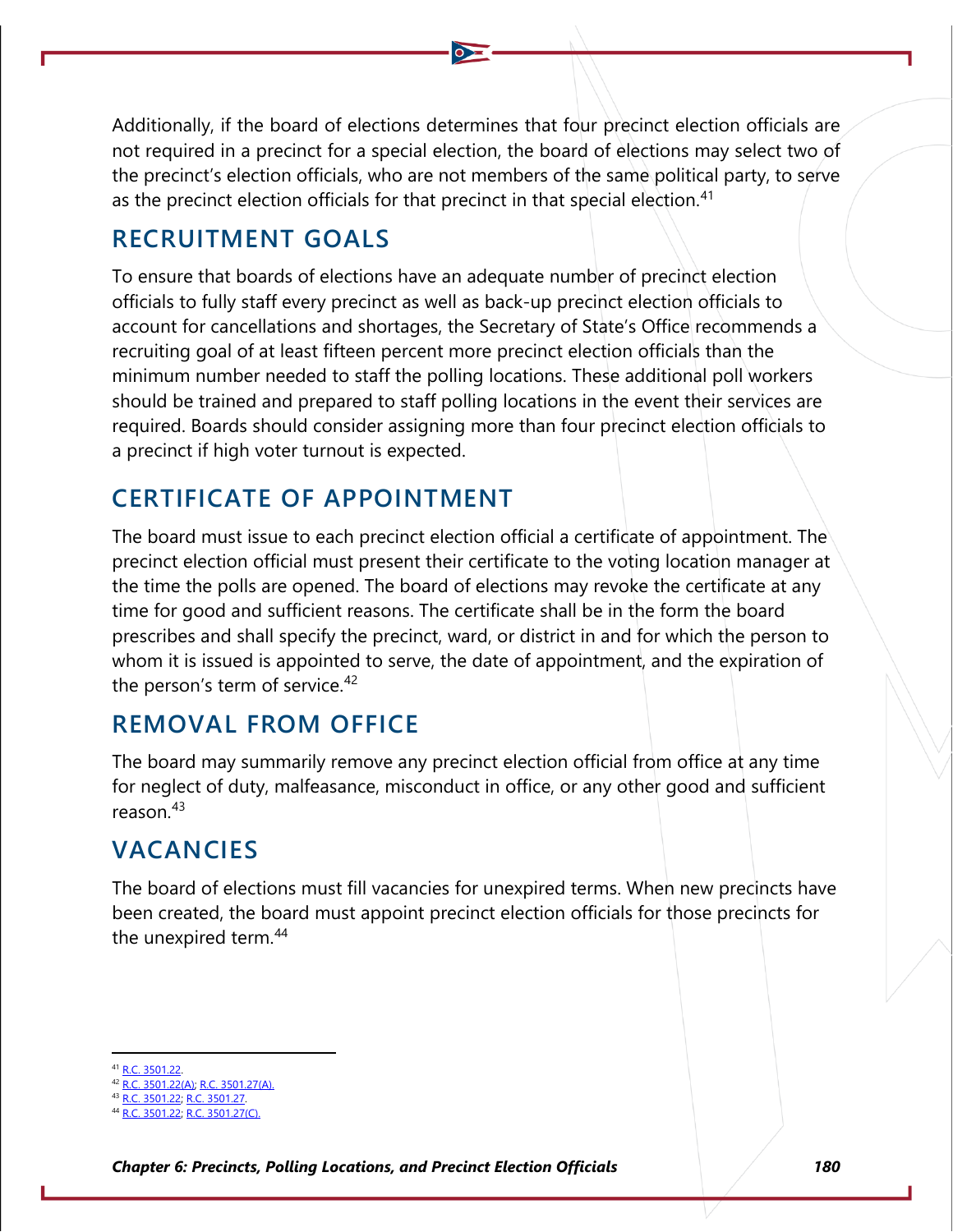## **COMPENSATION**

Every precinct election official in a county must be paid at the same hourly rate, which cannot be less than the minimum hourly rate (\$7.25 per hour) established by the Fair Labor Standards Act ("FLSA") and not more than \$133.72 per day.

In accordance with [R.C. 3501.28\(D\),](http://codes.ohio.gov/orc/3501.28) the Secretary of State establishes by rule the maximum amount of per diem compensation that may be paid to precinct election officials under [R.C. 3501.28](http://codes.ohio.gov/orc/3501.28) each time the FLSA is amended to increase the minimum hourly rate. Upon learning of an increase, the Secretary of State must determine by what percentage the minimum hourly rate has been increased under the FLSA and establish a new maximum amount of per diem compensation that precinct election officials may be paid under  $R.C. 3501.28$  that is increased by the same percentage that the minimum hourly rate has been increased under the FLSA.

No board of elections may increase a precinct election official's pay during a calendar year unless the board has given written notice of the proposed increase to the board of county commissioners not later than October 1st of the preceding calendar year.

A board of elections may increase the pay of a precinct election official during a calendar year by up to, but not exceeding, nine percent over the compensation paid during the previous calendar year to a precinct election official in the county where the board is located if the compensation so paid during the previous calendar year was less than \$85 per diem.

A board of elections may increase the pay of a precinct election official during a calendar year by up to, but not exceeding, four and a half percent over the compensation paid during the previous calendar year to a precinct election official in the county where the board is located if the compensation so paid during the previous calendar year was more than \$85 but less than \$95 per diem.

The board of county commissioners may review and comment upon a proposed increase and may enter into a written agreement with a board of elections to permit an increase in the compensation paid to precinct election officials for their services during a calendar year that is greater than these applicable percentage limitations.

No precinct election official who works less than a "full Election Day" will be paid the maximum amount allowed by law or as set by the board of elections, whichever is less. "Full Election Day" means the period of time between the opening of the polls and the completion of the procedures when the polls are closed.<sup>[45](#page-22-0)</sup>

<span id="page-22-0"></span><sup>&</sup>lt;sup>45</sup> [R.C. 3501.28.](http://codes.ohio.gov/orc/3501.28)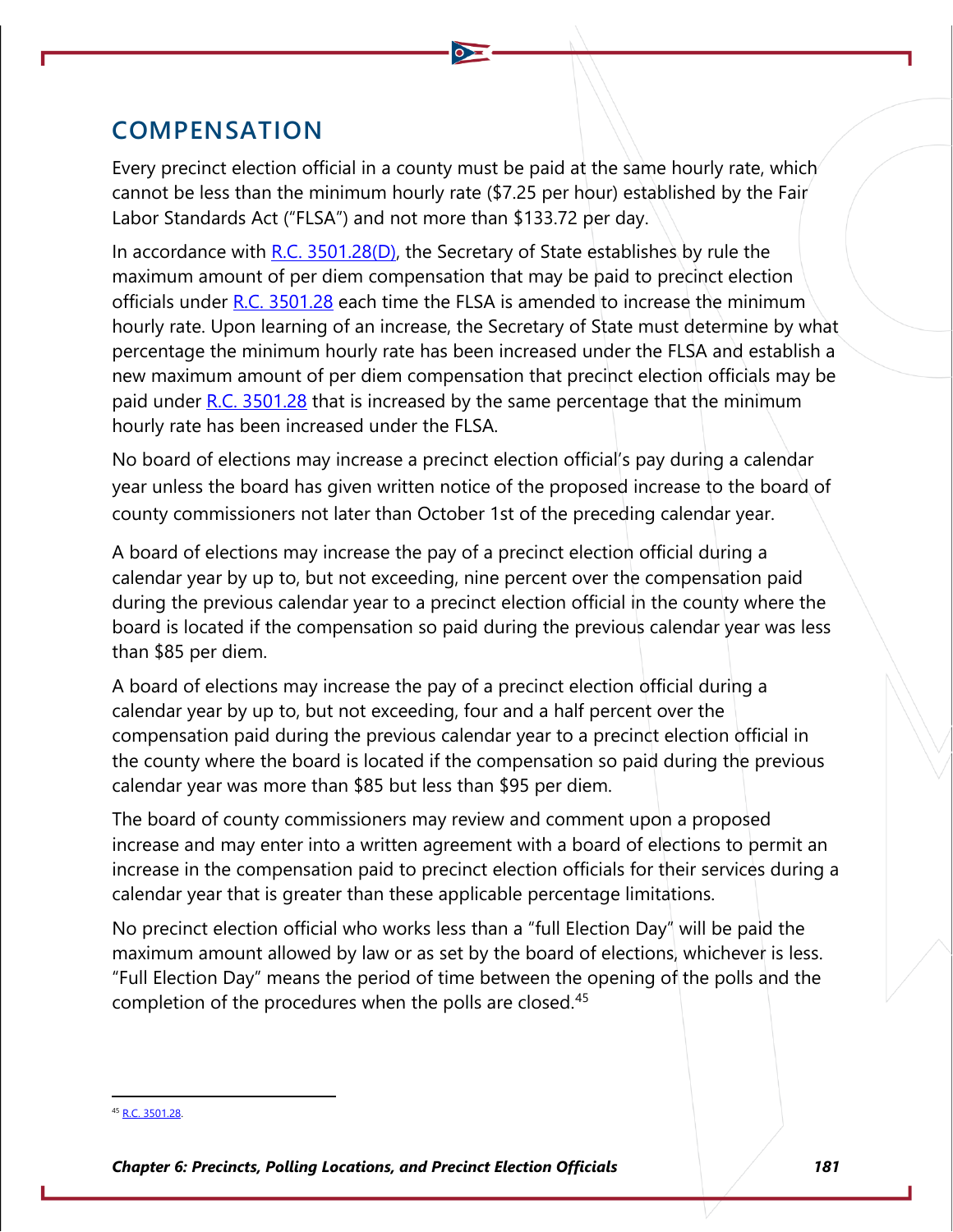# **VOTING LOCATION MANAGERS**

In return for the performance of their statutory duties, voting location managers receive additional compensation in an amount, consistent with R.C.  $3501.28$ , determined by the board of elections.[46](#page-23-0)

Voting location managers who deliver and return election supplies may receive additional compensation of not more than five dollars for each trip to the polling location and five dollars for each trip from the polling location to the board office, plus mileage for each trip at the rate provided by rules governing travel adopted by the Office of Budget and Management.<sup>[47](#page-23-1)</sup>

# **WITHHOLDING COMPENSATION**

The board of elections may withhold any precinct election official's compensation for failure to obey the instructions of the board or to comply with the law relating to the duties of a precinct election official.<sup>[48](#page-23-2)</sup>

# **PUBLIC EMPLOYEES RETIREMENT SYSTEM ("PERS")**

Precinct election officials paid less than \$600 per calendar year are excluded from PERS participation.

# **SOCIAL SECURITY AND MEDICARE**

The compensation of all elections officials who earn less than \$1,600 per calendar year is exempt from Social Security and Medicare deductions.

# **PUBLIC EMPLOYEES**

State law permits a public employee (e.g., employee of the State of Ohio, a county, township, city, village, school district, etc.) to receive paid leave from the employee's employment for the purpose of being a precinct election official. In these instances, the public employee receives both the employee's regular compensation plus the compensation given for service as a precinct election official. The employee must receive authorization from their employer prior to confirming their service as a precinct election official. Local work rules and collective bargaining agreements may limit an employee's ability to serve as a precinct election official.

[R.C. 3501.22;](http://codes.ohio.gov/orc/3501.22) [R.C. 3501.28;](http://codes.ohio.gov/orc/3501.28) [R.C. 3501.36.](http://codes.ohio.gov/orc/3501.36)

<span id="page-23-1"></span><span id="page-23-0"></span> $R \cap 3501.36$ 

<span id="page-23-2"></span><sup>48</sup> [R.C. 3501.28.](http://codes.ohio.gov/orc/3501.28)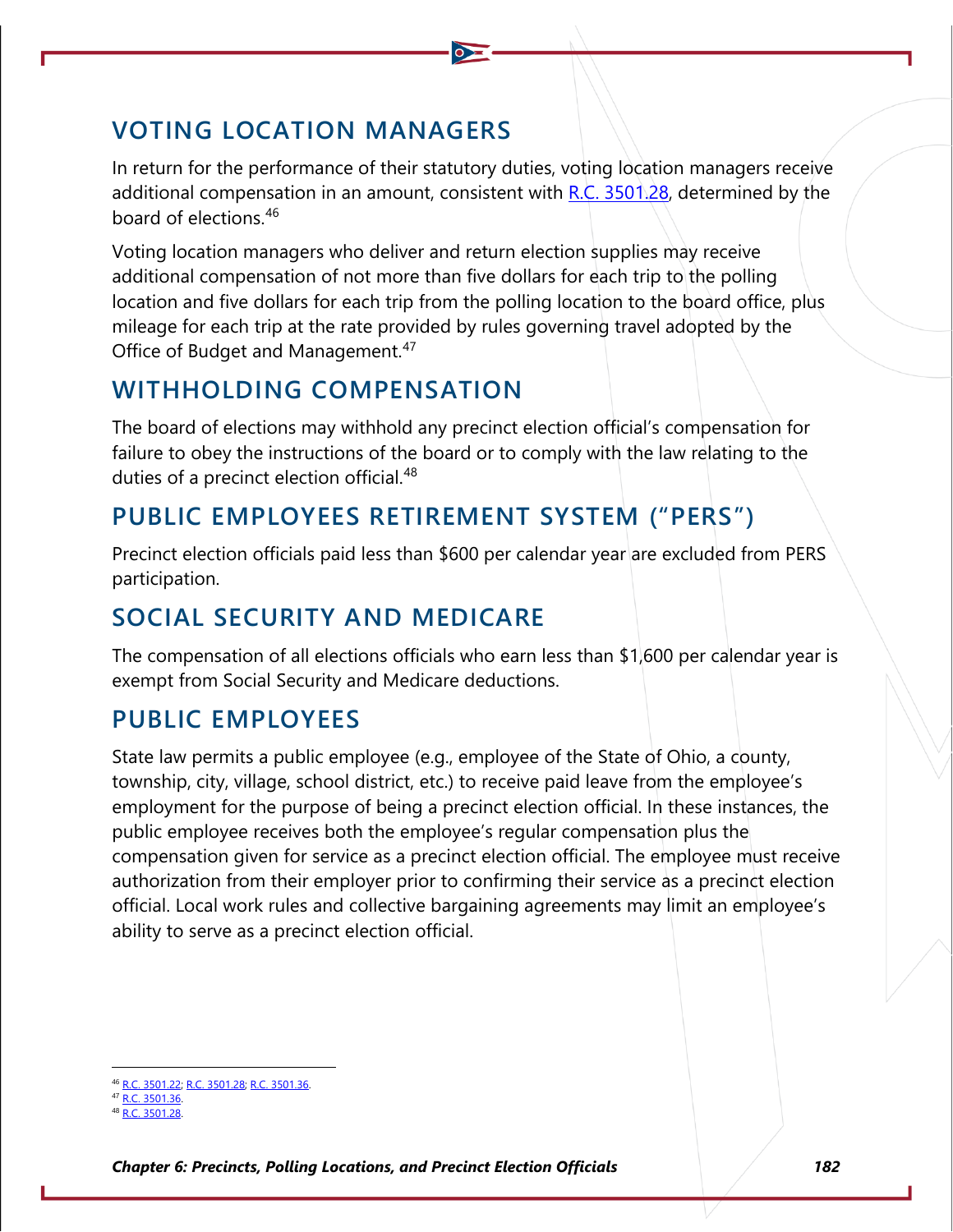# **SEVENTEEN-YEAR-OLD PEOS[49](#page-24-0)**

Ohio law contains two different provisions for a 17-year-old Ohio resident to serve as a precinct election official<sup>[50](#page-24-1)</sup>

## **GENERAL PROVISION[51](#page-24-2)**

If the board of elections determines that not enough qualified electors in a precinct are available to serve as precinct election officials for any election, it may appoint as precinct election officials persons who are at least 17 years of age and are registered to vote in accordance with [R.C. 3503.011](http://codes.ohio.gov/orc/3503.011) and [R.C. 3503.07.](http://codes.ohio.gov/orc/3503.07)

## **CONJUNCTION WITH A SCHOOL[52](#page-24-3)**

In addition, a 17-year-old senior may participate in a program established in conjunction with a high school. A board of elections, in conjunction with the board of education of a city, local, or exempted village school district, the governing authority of a community school established under Chapter 3314 of the Revised Code, or the chief administrator of a nonpublic school may establish a program permitting certain high school seniors to apply and, if appointed by the board of elections, to serve as precinct election officials at a primary, special, or general election. Unlike the general provision above, the Revised Code does not require a participant in the high school program to be registered to vote.

A participant who is (1) registered, and (2) cast a partisan ballot in a primary, may serve in a bipartisan team. Participants who would like to affiliate and serve on Election Day should consider voting early in-person absentee in the first two weeks of voting.

Boards are limited in how many of these 17-year-old participants they may deploy:<sup>[53](#page-24-4)</sup>

- If a precinct has less than six precinct election officials, it may have one 17-yearold participant (three or four adults + one 17-year-old participant).
- If a precinct has six or more precinct election officials, it may have up to 2 17 year-old participants (five or six adults + one or two 17-year-old participants) *or* (four adults + two 17-year-old participants).

A board of education, governing authority, or chief administrator that establishes a program under this division in conjunction with a board of elections may establish additional criteria that students shall meet to be eligible to participate in that program, in addition to the requirements established by R.C.  $3501.22$  (C)(2).

<span id="page-24-0"></span><sup>&</sup>lt;sup>2</sup> [R.C. 3501.22\(B\); R.C. 3501.22\(C\);](http://codes.ohio.gov/orc/3501.22) R.C. [3501.22\(D\).](http://codes.ohio.gov/orc/3501.22)

<span id="page-24-1"></span> $50$  R.C. 3501.22(B) and (C).

<span id="page-24-2"></span><sup>&</sup>lt;sup>51</sup> R.C. 3501.22(B). <sup>52</sup> R.C. 3501.22(C).

<span id="page-24-4"></span><span id="page-24-3"></span> $53$  R.C. 3501.22(D).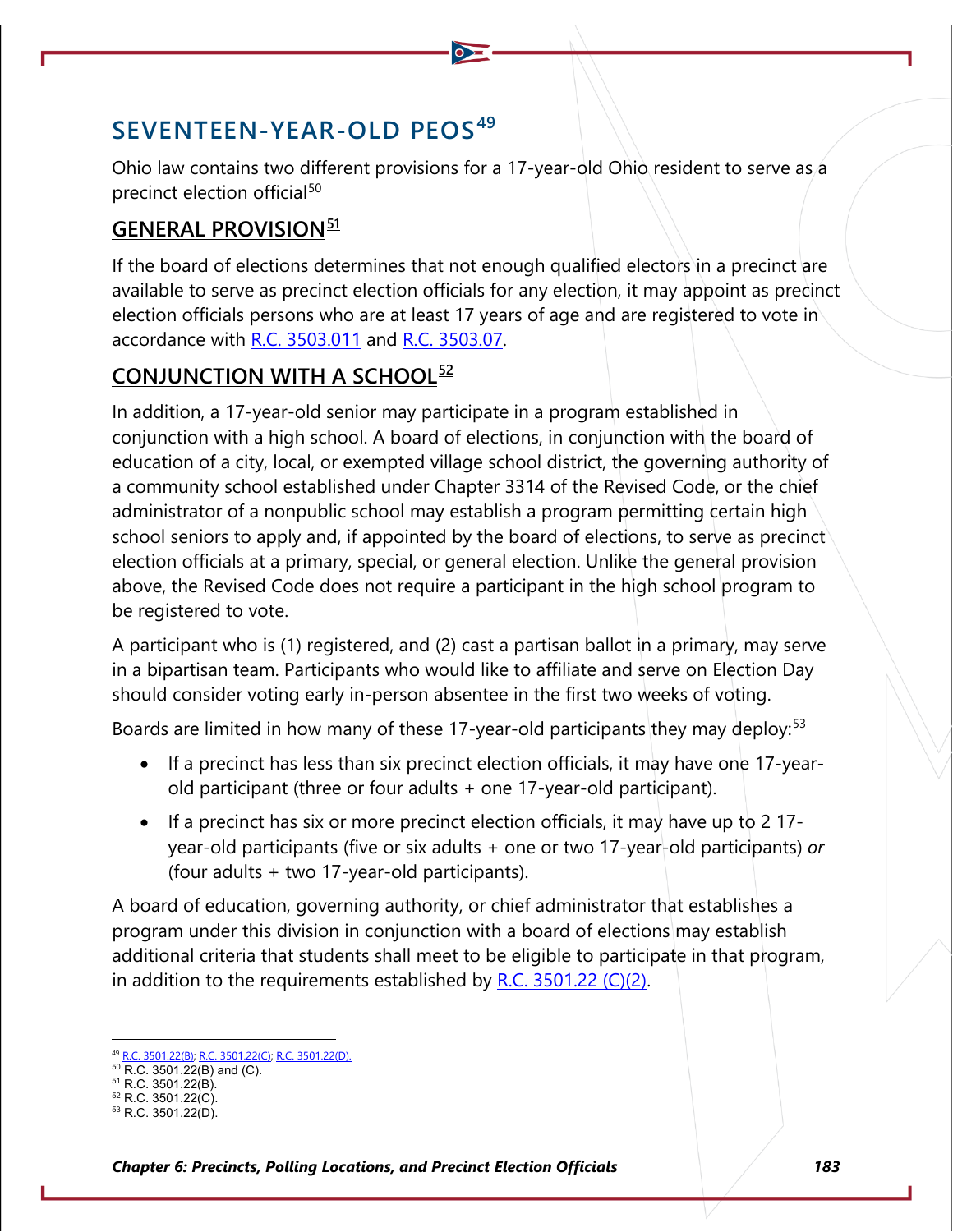Any student applying to participate in this program as part of the student's application process shall declare the student's political party affiliation with the board of elections. No student appointed as a precinct election official pursuant to this program shall be designated as a voting location manager. Any student participating in this program shall be excused for that student's absence from school on the day of an election at which the student is serving as a precinct election official.

## **TRAINING**

Only qualified electors who have completed a program of instruction as prescribed by the Secretary of State in the rules, procedures, and law relating to elections may serve as election officials. The board should use training materials prepared by the Secretary of State. The board may also use additional materials prepared by or on behalf of the board. Unpaid volunteers may be used in conducting the training. The board may reimburse the volunteers for actual and necessary expenses incurred in participating in the program.

**Note:** The board may reimburse precinct election officials, at a rate determined by the board, for attending training sessions.<sup>[54](#page-25-0)</sup>

## **NEW PRECINCT ELECTION OFFICIALS**

Each new precinct election official must be trained in-person on the county's voting equipment before participating in the person's first election as a precinct election official. Any program of instruction must be scheduled within 60 days before the election in which the precinct election official will participate.<sup>[55](#page-25-1)</sup>

## **PREVIOUSLY TRAINED PRECINCT ELECTION OFFICIALS**

Precinct election officials, other than voting location managers, who have been previously trained, need only receive instruction once every three years, when the county changes voting equipment, or when the board or Secretary of State considers the instruction necessary. This training must include in-person training on the county's voting equipment. Voting location managers must be reinstructed before the primary election in even-numbered years. Any program of instruction must be scheduled within 60 days before the election in which the precinct election official to be trained will participate.[56](#page-25-2)

Boards of Elections may offer online or virtual training as the sole method of training for experienced precinct election officials who are already trained on the current voting system's equipment. Boards may offer self-paced trainings through a learning management platform. If a board chooses to offer a self-paced training option, the

<span id="page-25-0"></span>R.C. 3501.27

<span id="page-25-2"></span><span id="page-25-1"></span><sup>55</sup> [R.C. 3501.27\(B\).](http://codes.ohio.gov/orc/3501.27)  $C. 3501.27(B)$ .

*Chapter 6: Precincts, Polling Locations, and Precinct Election Officials 184*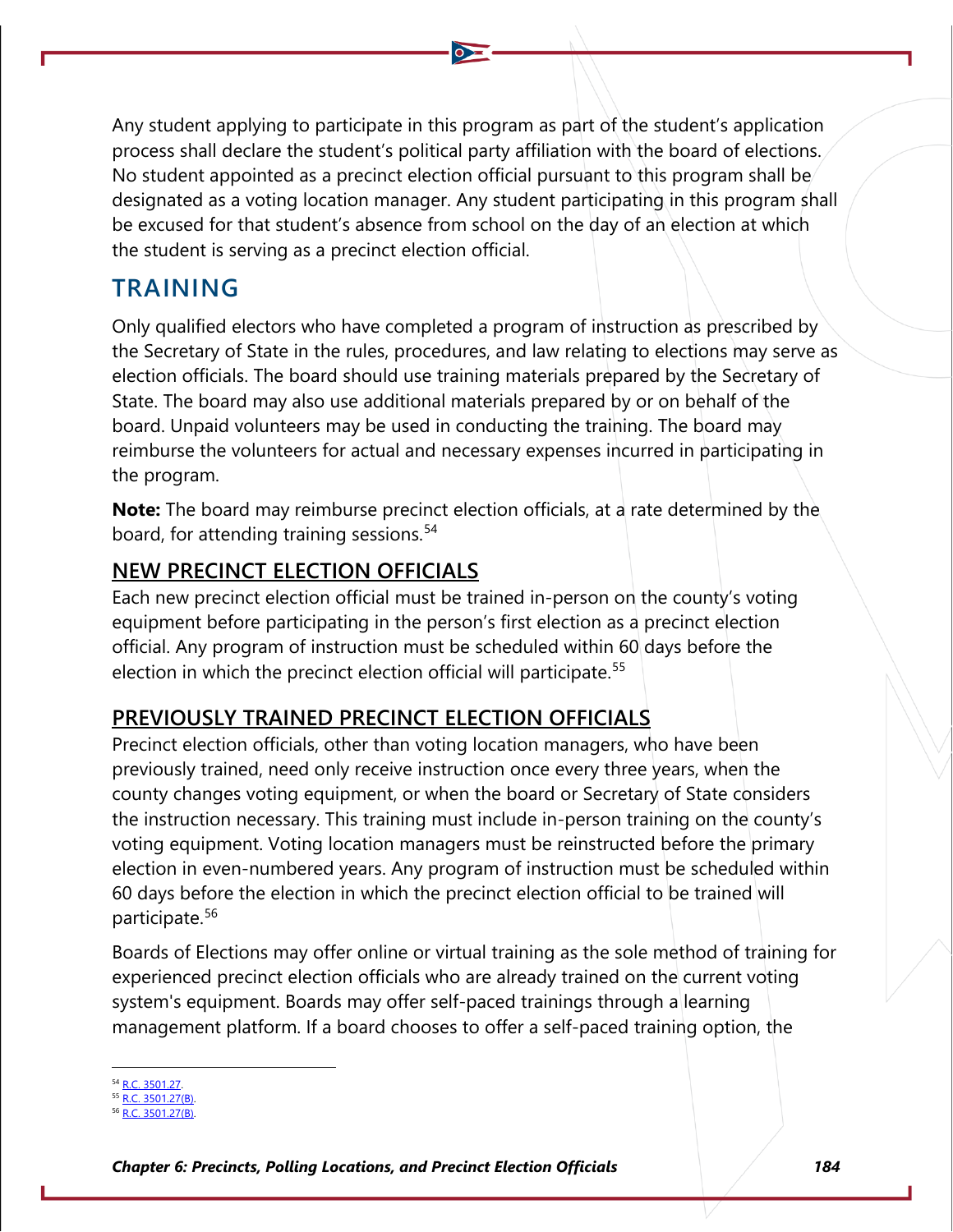board must be able to track the progress of each participant to ensure they complete the entire training. The board must also provide an assessment to each potential precinct election official, including those who participate in live or self-paced virtual training, to ensure the precinct election official understood the information provided during training.

# **CONDUCT**

The way a precinct election official conducts themselves at the polling location sets the tone for the voting location and serves as an example for voters. Treating voters and other elections officials with courtesy and respect is the foundation for a smooth process. If a precinct election official has patience with voter, the voter will have patience with the precinct official if problems arise.

## **DESIRED PRECINCT ELECTION OFFICIAL CONDUCT:**

Precinct election officials should treat voters in a professional manner, work efficiently with each other and resolve problems so that voters can vote with ease and privacy. Precinct election official activity should not distract voters from their business at the polls.

## **UNACCEPTABLE PRECINCT ELECTION OFFICIAL CONDUCT:**

- 1. Precinct election officials may not campaign at the polling location or attempt to influence voters or other precinct election officials regarding their vote for or against a candidate or issue;
- 2. Precinct election officials may not wear or disseminate any campaign literature or paraphernalia, including, but not limited to literature, sample ballots, slate cards, campaign badges, campaign clothing or campaign buttons;
- 3. Precinct election officials may not introduce into the polling location, or use during their working time, items that might distract them from managing the polls (i.e., laptops not provided by the board of elections, newspapers, iPods or other music players, cell phones for personal use, radios, televisions, etc.);
- 4. Precinct election officials may not solicit contributions for raffle tickets or sell anything at the polling location, such as baked goods, candy, crafts, etc.;
- 5. Precinct election officials may not place any food or drink on the check-in table, or on or near voting equipment or supplies;
- 6. Precinct election officials may not engage in any other activities identified as illegal or unacceptable according to the board of elections, the Secretary of State, or state or federal law; and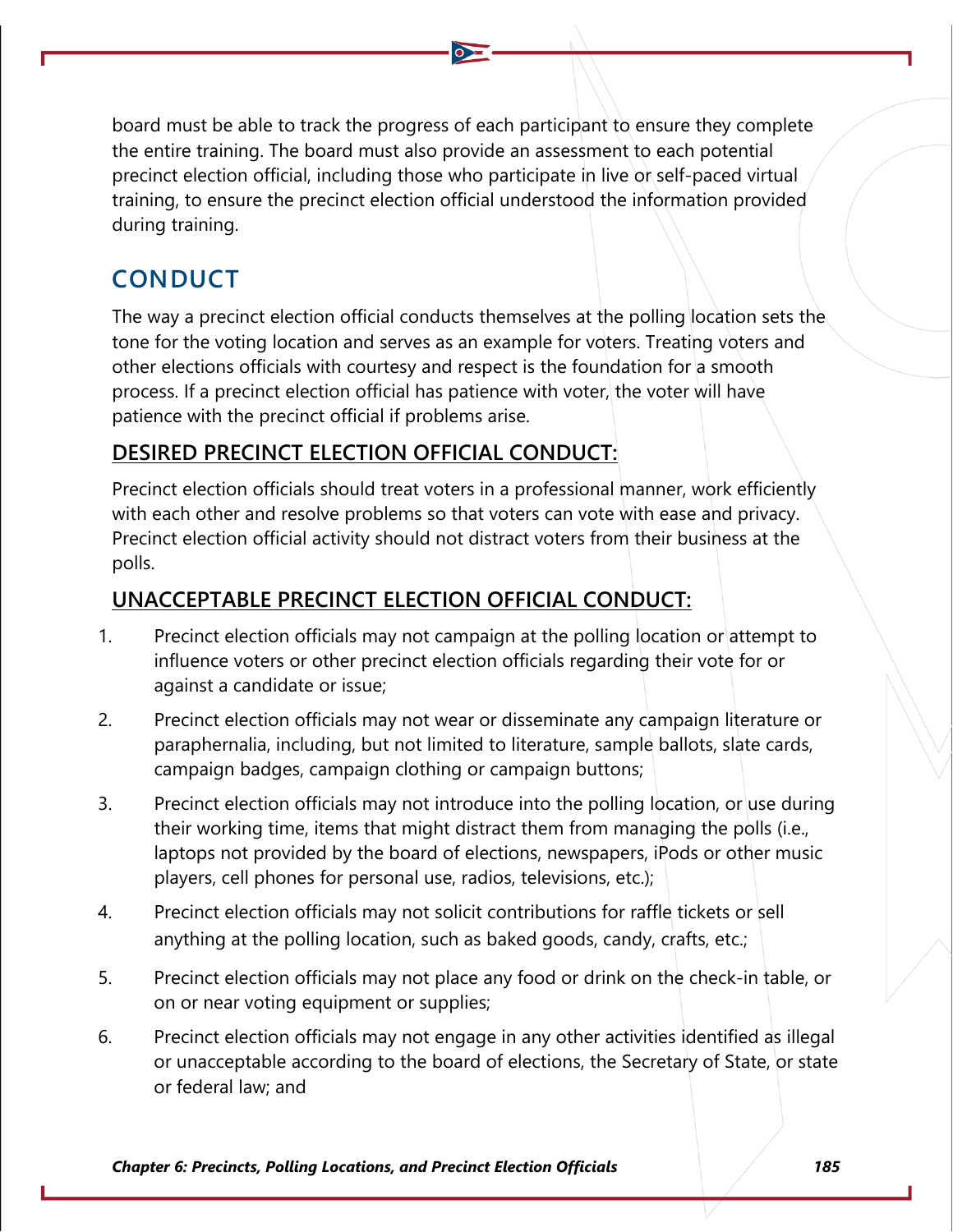Precinct election officials may not refuse to enforce election laws, especially the laws that apply to precinct polling locations.<sup>[57](#page-27-0)</sup>

## **ETHICS**

All precinct election officials (including rovers, scouts, and other similar, temporary election day positions) appointed by the boards of elections must comply with Ohio ethics laws and the provisions of the Secretary of State's Ethics Policy applicable to them. All current and future precinct election officials shall complete the Ethics Policy Acknowledgment Form [\(Form 351\)](https://www.ohiosos.gov/globalassets/elections/forms/351.pdf). The board of elections shall keep the completed form for the precinct election official on file at the board office.

As outlined in the Secretary of State's Ethics Policy:

- 1. R.C. [3501.15](http://codes.ohio.gov/orc/3501.15) prohibits precinct election officials from serving in any precinct where the precinct election official is a candidate on the ballot, except for unopposed candidates for a political party county central committee.
- 2. Precinct election officials (including rovers, scouts, or similar, temporary election) workers) may not serve in any precinct in which a family member or business associate is a candidate for elected office.
- 3. Precinct election officials (including rovers, scouts, or similar, temporary election workers) shall not wear or distribute shirts, buttons, stickers, or other campaign paraphernalia for or against any candidate or issue at the office of the Secretary of State, at the office of the board of elections, or at any polling location.
- 4. Precinct election officials (including rovers, scouts, or similar, temporary election workers) shall not engage in any political activity while on board of elections time.
- 5. Precinct election officials (including rovers, scouts, or other similar, temporary election workers) should avoid actions and associations that create an appearance of impropriety, that undermine public confidence in Ohio elections officials, or that interfere with the performance of duties by Ohio elections officials.

For precinct election officials (including rovers, scouts, or other similar, temporary election workers), violations of this policy may be reported to the director or deputy director of the board of elections. Reports also may be made anonymously by mailing a written statement in a sealed envelope to the board of elections to the attention of the director or deputy director.

Violations of this ethics policy by a precinct election official (including rovers, scouts, or other similar, temporary election workers) may result in dismissal from service and no opportunities for further service as a precinct election official.

<span id="page-27-0"></span><sup>&</sup>lt;sup>7</sup> [R.C. 3501.33;](http://codes.ohio.gov/orc/3501.33) [R.C. 3501.35.](http://codes.ohio.gov/orc/3501.35)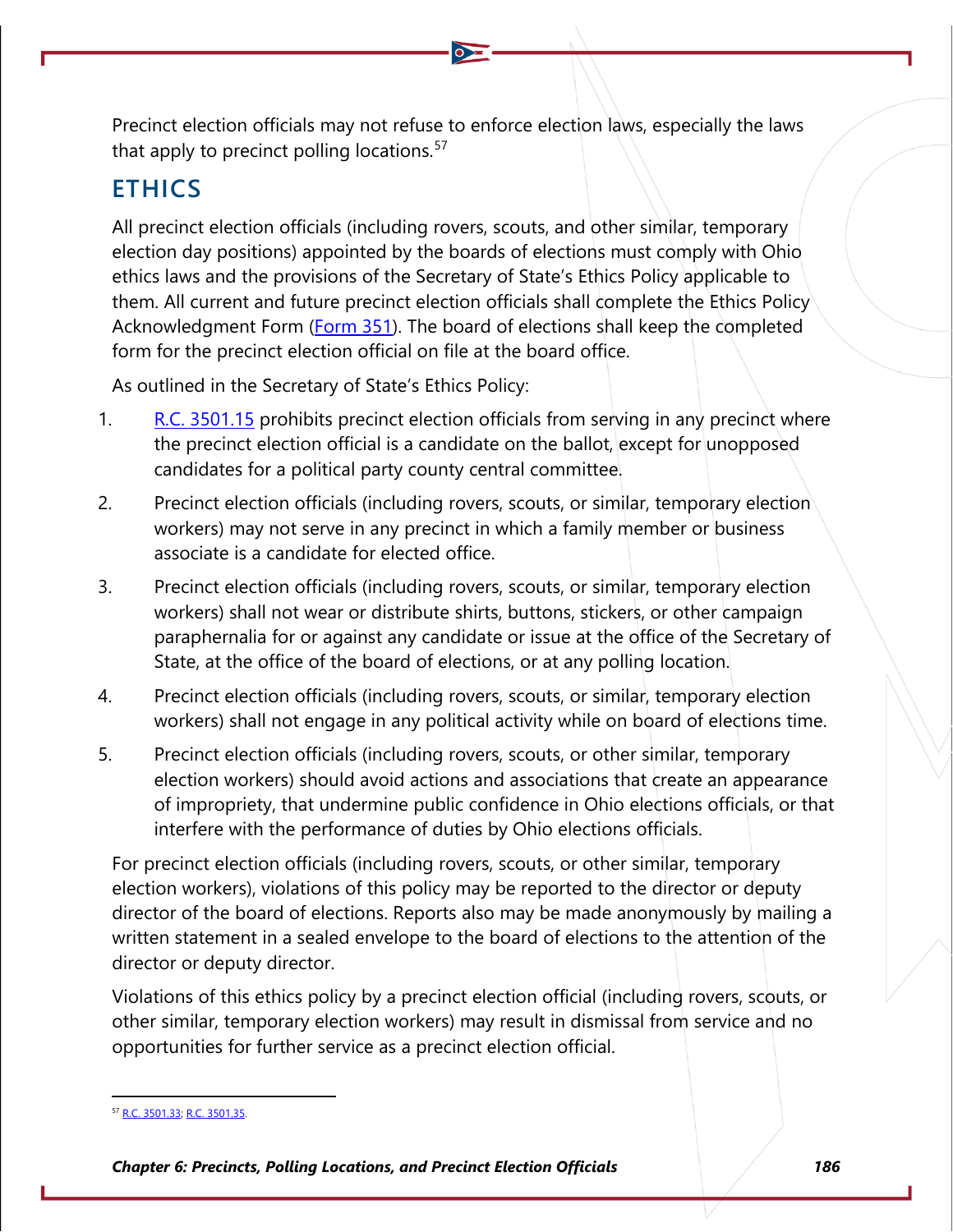# **VOTING LOCATION MANAGER ("VLM")**

The voting location manager is the manager for the precinct polling location and is responsible for the overall conduct of the election at the precinct polling location.

## **THE VOTING LOCATION MANAGER WILL DO THE FOLLOWING PRIOR TO ELECTION DAY:**

- $\Box$  Pick up any election supplies, following the board of elections' instructions;
- $\Box$  Check any supply container labels to make sure they are for the correct precinct, assuring not to break any seals in the process;
- $\Box$  Go to the polling location so that the VLM knows how to get there, can easily locate parking, and be familiar with where the voting equipment can be found;
- $\square$  Contact the polling location facility about getting in to set up for the election, if this is required by the board of elections; and
- $\Box$  Contact the precinct election officials assigned to the precinct to confirm their commitment for Election Day and to arrange a time to set up the polling location, if this is required by the board of elections.

## **THE VOTING LOCATION MANAGER WILL CARRY OUT THE FOLLOWING DUTIES ON ELECTION DAY:**

- $\Box$  Arrive at the polling location not later than 6:00 a.m., or by the time required by the county board of elections, if earlier;
- $\Box$  Administer the oath of office to other precinct election officials and ensure they take and sign the oath statement, and personally sign the oath statement;<sup>[58](#page-28-0)</sup>
- $\Box$  Formulate a work plan for Election Day, including work assignments, lunch schedules, and break schedules (if the county board of elections has not already done this);
- $\Box$  Arrange the polling location and set up voting machines as directed by the board of elections;
- $\Box$  Review with precinct election officials any special instructions or recent changes to instructions;
- $\Box$  Break the seal on the election supply container and confirm that the supplies, including ballots, are the correct supplies for the precinct or polling location;
- $\Box$  Before the polls open on Election Day, on the Official Precinct Voter Registration List to be posted at the precinct polling location, check off all absentee and early

<span id="page-28-0"></span><sup>8</sup> [R.C. 3501.31.](http://codes.ohio.gov/orc/3501.31)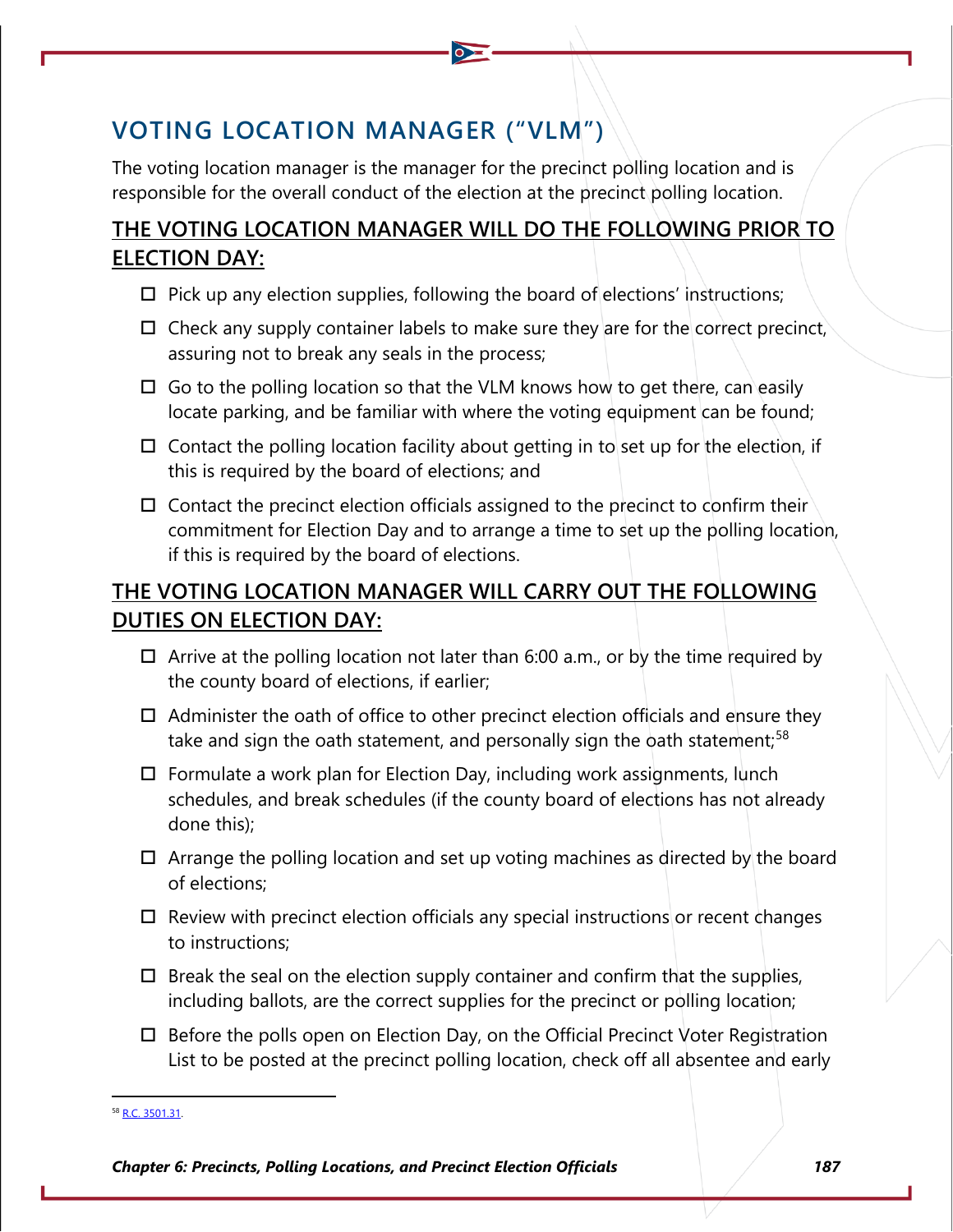provisional ballot voters listed on the Supplemental Absentee List. Copies of the Official Precinct Voter Registration List are updated and posted throughout the day so that the public can see which registered voters in the precinct have voted;

- $\Box$  Post the Official Precinct Voter Registration List at 6:30 a.m. and post updates at 11:00 a.m. and 4:00 p.m. showing who has voted in the precinct. The general public is permitted to be in the polling location to read and take notes from these lists while the polls are open;
- $\Box$  Officially open and close the polls;
- $\Box$  Administer the oath to any duly appointed poll observers;
- $\Box$  Ensure that all campaigners and campaign materials are situated 100 feet beyond the entrance to the polling location, as marked by the U.S. flags posted outside the entrance to the polling location (even if the flags cannot be placed at 100 feet, the boundary extends to 100 feet); $59$
- $\Box$  Complete any necessary chain of custody procedures for voting materials;
- $\Box$  Return the ballots and required voting materials and supplies to the board of elections with a precinct election official, employee, or appointee of the board to whom an oath was given and who is a member of a different political party; and
- $\Box$  Perform any other duties assigned by the county board of elections.

## **BIPARTISAN RETURN OF ELECTION MATERIALS**

The ballots and required voting materials and supplies must be transported to the board of elections by a voting location manager with a precinct election official, employee, or appointee of the board to whom an oath was given and who is a member of a different political party than the voting location manager. Please also refer to specific transport instructions provided by your board of elections for more details.

Each board of elections must arrange for the delivery of voting equipment to polling locations prior to or on Election Day. If voting equipment will be delivered to a polling location prior to Election Day, the board must arrange for the security of the equipment at the polling location. The storage of voting equipment at a precinct election official's home, vehicle, or place of employment is prohibited, and a precinct election official must never retain custody of voting equipment overnight.

At a polling location, voting equipment must be stored in the manner recommended by the voting equipment manufacturer and in a clean and climate-controlled environment.

<span id="page-29-0"></span><sup>&</sup>lt;sup>59</sup> [R.C. 3501.30.](http://codes.ohio.gov/orc/3501.30)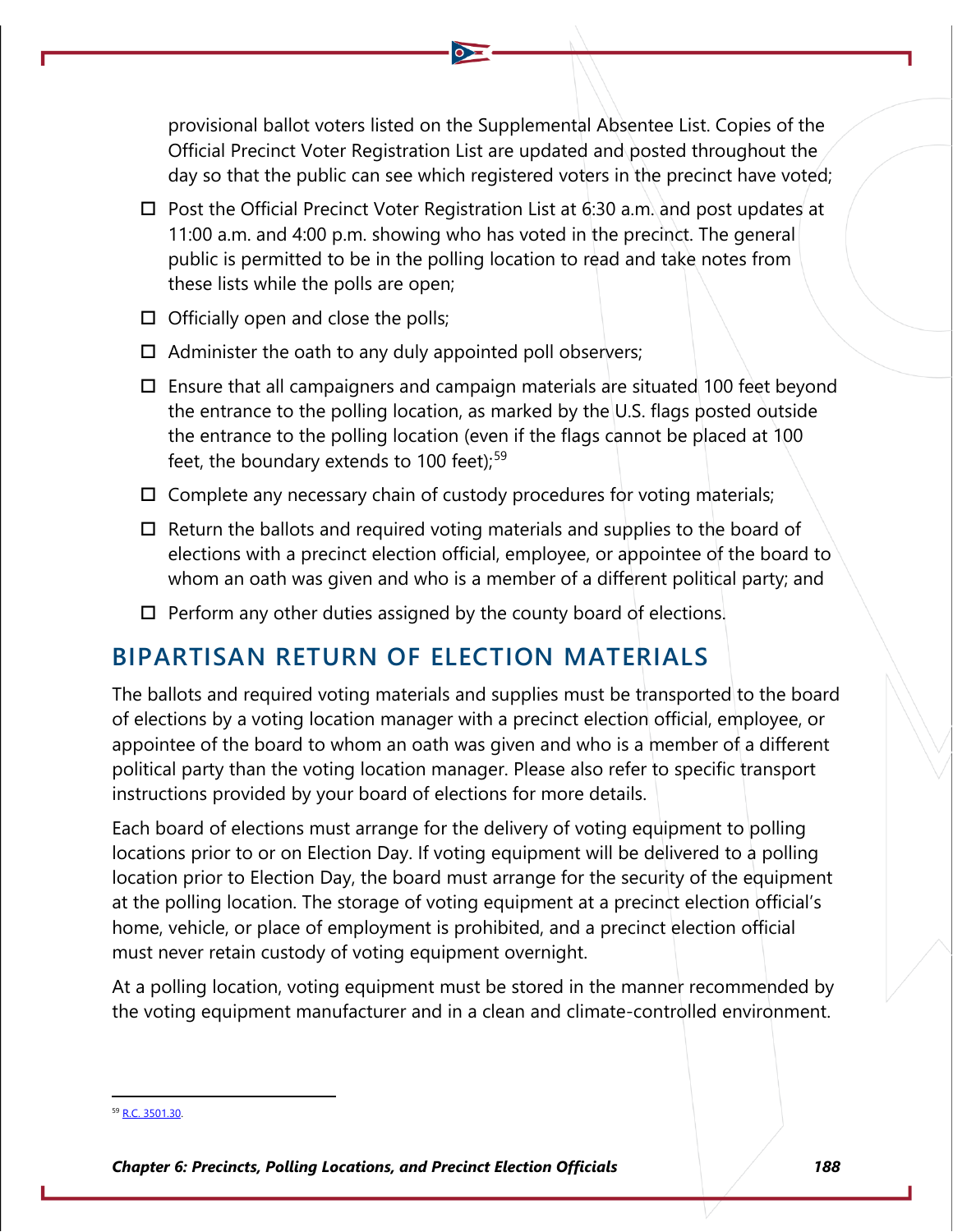The equipment must not be stored on the ground in an area prone to flooding or where liquids accumulate.

If memory cards are inserted into the voting machines when they are delivered to a polling location or transferred to a precinct election official, the board is required to use tamper evident seals to allow detection if the memory card is tampered with while in the machine. The seal must be unique to each machine with a documented, unique identifier that corresponds to the particular voting machine. Documentation of the unique identifier for the tamper evident seal as it corresponds to a particular voting machine should be maintained on three lists. Two lists must be retained in a secure location at the board office, with one kept by the director and the other by the deputy director.

Upon set up and closing, precinct election officials must inspect all pieces of voting equipment that are assigned to their precinct for any physical damage. Precinct election officials must document the inspections on a maintenance/event log provided by the board of elections and must specifically note any signs of damage or tampering discovered on the equipment or cases used to house the equipment.

Additionally, boards of elections must use a Chain of Custody Log [\(Form 400](https://www.ohiosos.gov/globalassets/elections/forms/400.pdf) or local equivalent) to document the exchange of custody of voting equipment, election supplies, and/or ballots. Boards of elections should train precinct election officials on inspection of tamper evident seals so they know what to look for when inspecting the equipment.

# **POLLING LOCATION SECURITY AND EMERGENCY RESPONSE**

Precinct election officials must maintain control over all voting equipment, keys, memory cards, ballots, and all other election supplies at all times. Any suspicious activity or damage to the equipment must be reported to the board immediately. The board must provide each voting location manager with a list of persons to contact in the event of an emergency.

Precinct election officials must be instructed that, in the event of an emergency, their first priority is the safety of the electors and other election officials. Precinct election officials should remove voting equipment, election supplies, and ballots only if it may be done safely. If any voting equipment, election supplies, and ballots are removed from a polling location, at least one (preferably two, one of each major political party) must remain with the equipment and supplies at all times.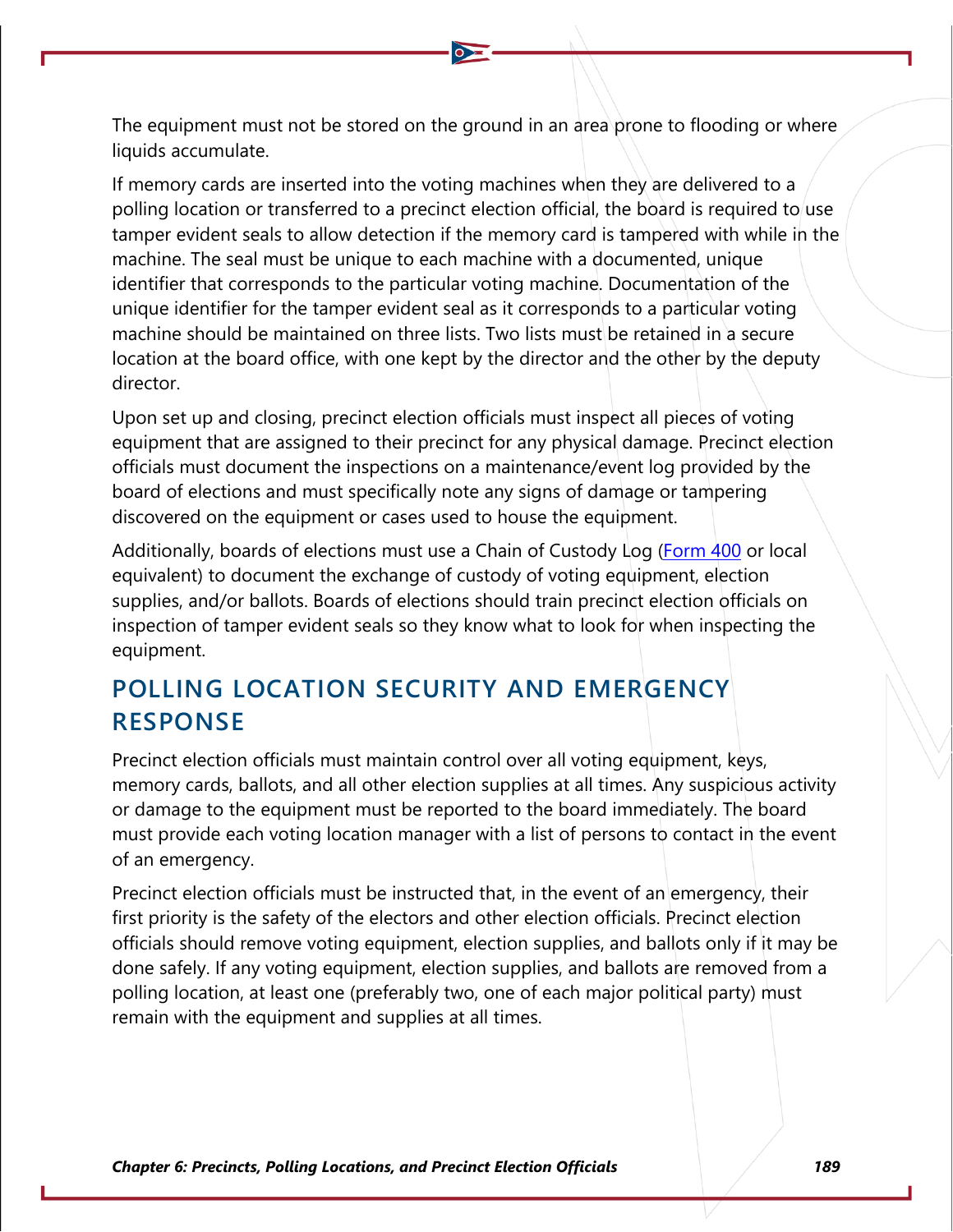## **SECURE RETURN OF BALLOTS AND ELECTION DAY SUPPLIES**

At the close of polls, all ballots and election supplies (i.e., pollbooks, poll lists, tally sheets, election reports, and other materials) must be returned by a bipartisan team to the board of elections office or other location designated and staffed by the board. The bipartisan team must consist of the voting location manager, precinct official, employee or appointee of the board who is a member of a different political party than the voting location manager and "has taken an oath to uphold the laws and constitution of this state, including an oath that the person will promptly and securely perform the duties [of promptly and securely transporting and delivering ballots and election supplies to the board of elections]."[60](#page-31-0)

When transporting ballots and election supplies, the bipartisan team must travel in the same vehicle. The board is permitted to have one or more additional persons, such as a law enforcement official, accompany the bipartisan team. One bipartisan team may transport the ballots and election supplies for an entire multi-precinct polling location.

## **OTHER PRECINCT ELECTION OFFICIAL GENERAL DUTIES**

### **A precinct election official must perform the following duties:**

- $\Box$  Prior to Election Day, go to the polling location to know how to get there, can easily locate parking, and be familiar with where the voting equipment can be found;
- $\Box$  On Election Day, arrive at the polling location not later than 6:00 a.m., or by the time required by the county board of elections, if earlier;
- $\Box$  Take the precinct election officials' oath of office, administered by the voting location manager and sign the oath statement;<sup>[61](#page-31-1)</sup>
- $\square$  Sign the payroll sheet; and
- $\Box$  Conduct the election properly and lawfully.

## **Precinct election officials must also perform tasks assigned by the voting location manager such as:**

- Assist in arranging the precinct polling location;
- Assist in opening and closing the precinct polling location;
- Assist voters, as necessary, and in a courteous and respectful manner;
- Know how to properly use the voting machines;

<span id="page-31-1"></span><span id="page-31-0"></span><sup>&</sup>lt;sup>60</sup> [R.C. 3505.31.](http://codes.ohio.gov/orc/3501.31)

<sup>&</sup>lt;sup>51</sup> [R.C. 3501.31.](http://codes.ohio.gov/orc/3501.31)